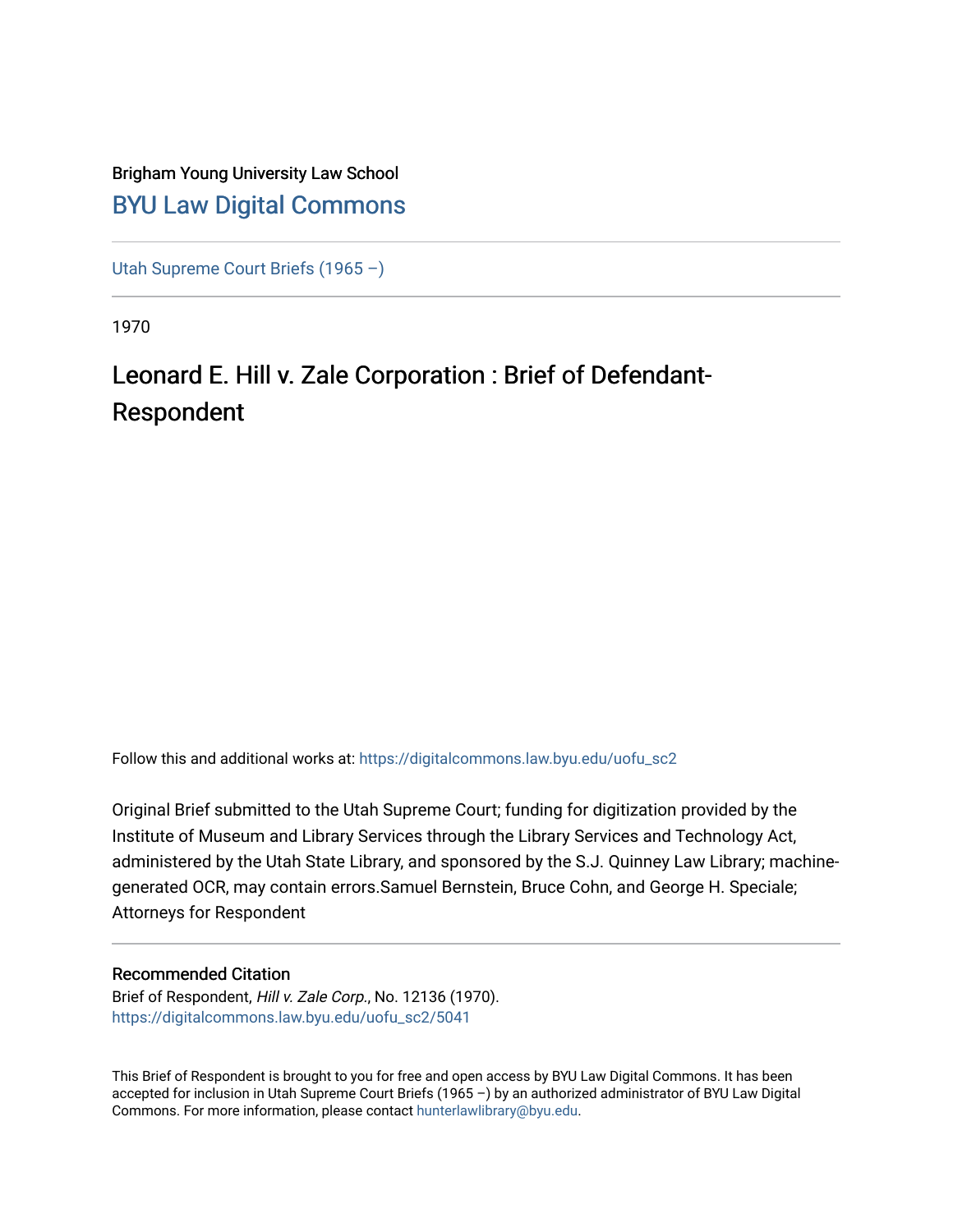# IN THE SUPREME COURT OF THE STATE OF UTAH

LEON ARD E. HILL, *Plaintiff-Respondent*, vs.

Case No. 12186

ZALE CORPORATION, *Def endant-Reapondent.* 

# Brief of Defendant-Respondent

Appeal from Order of Dismissal of the Third Judicial District Court for Salt Lake County. Honorable Gordon R. Hall.

> SAMUEL BERNSTEIN 404 Boston Building Salt Lake City, Utah 84111 BRUCE G. COHNE GEORGE H. SPECIALE 1010 University Club Building Salt Lake City, Utah 84111 Attorneys for Defendant-Respondent

**RICHARD M. DAY<br>114 Continental Bank Building** hi Lake City, Utah 84101

 $\prod_{\mathrm{SEP}(\mathcal{I})\subset\mathcal{P}}$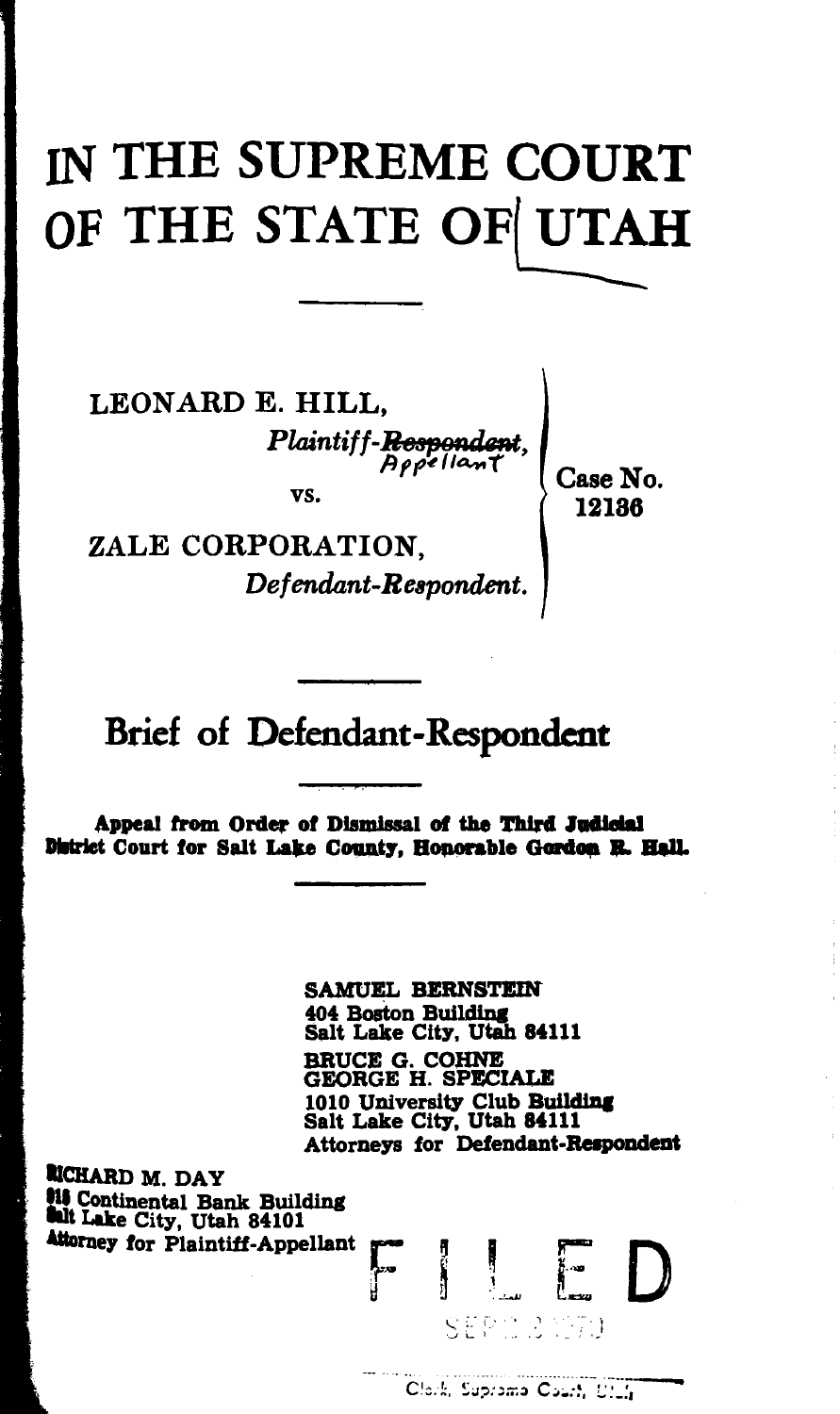### TABLE OF CONTENTS

I

| Page                                                                                                                                                                                                                                                                                                                                                                                              |          |
|---------------------------------------------------------------------------------------------------------------------------------------------------------------------------------------------------------------------------------------------------------------------------------------------------------------------------------------------------------------------------------------------------|----------|
| STATEMENT OF NATURE OF CASE                                                                                                                                                                                                                                                                                                                                                                       | 1        |
| DISPOSITION IN LOWER COURT                                                                                                                                                                                                                                                                                                                                                                        | L        |
| <b>RELIEF SOUGHT ON APPEAL </b>                                                                                                                                                                                                                                                                                                                                                                   | $\bf{2}$ |
|                                                                                                                                                                                                                                                                                                                                                                                                   | 4        |
| POINT 1. THE DECISION OF THE LOW-<br>ER COURT SHOULD BE AFFIRMED<br>UPON THE BASIS OF PLAINTIFF'S<br><b>FAILURE TO SUSTAIN THE BURDEN</b><br>OF PROOF WITH REGARD TO THE<br>DEFENDANT'S ACTIVITIES WITHIN<br>A. Zale's Motion to Dismiss was properly treat-<br>ed as a Motion for Summary Judgment and<br>properly granted owing to Hill's failure to<br>show a genuine issue as to any material | 4        |
|                                                                                                                                                                                                                                                                                                                                                                                                   | 4        |
| B. The trial court based its decision on oral ar-<br>gument which does not appear of record,<br>and upon the pleadings and evidence.                                                                                                                                                                                                                                                              | 7        |
| POINT 2. THE TRIAL COURT PROPERLY<br>GRANTED DEFENDANT - RESPOND-<br>ENT CORPORATION'S MOTION TO DIS-<br>MISS ON THE GROUND THAT THE                                                                                                                                                                                                                                                              |          |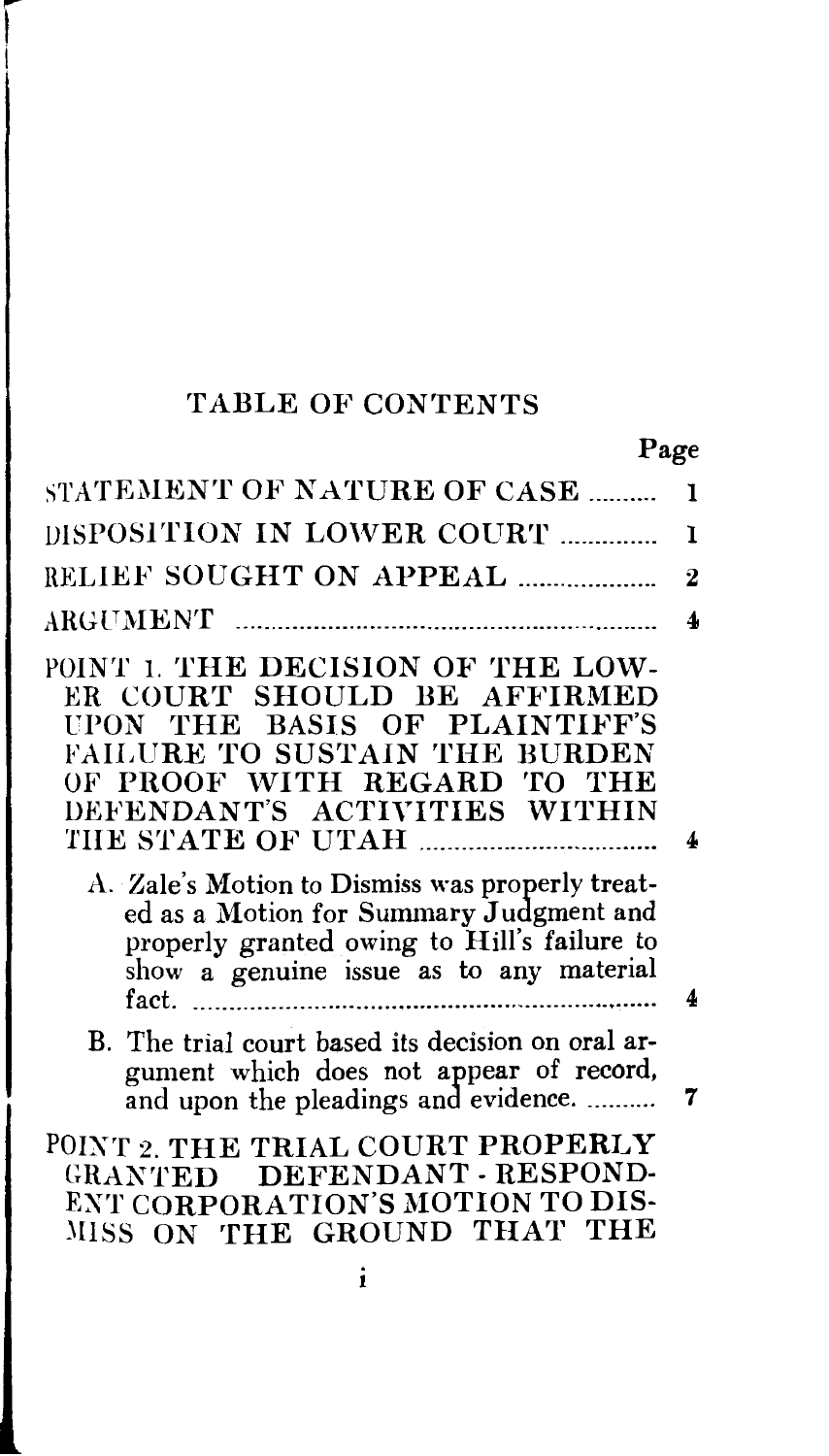#### CORPORATION IS NOT SUBJECT TO SERVICE OF PROCESS WITHIN THE STATE OF UTAH -----------------------------------------·· . !

Pag

POINT 3. THE TRIAL COURT PROPER-LY FOUND THAT DEFENDANT-RE-SPONDENT WAS NOT "DOING BUSI-NESS" IN THE STATE OF UTAH UPON THE ORAL ARGUMENT AND EVI-DENCE PRESENTED -------------------------------····· 1;

| A. Zale does not fall within the standards of  |  |
|------------------------------------------------|--|
| any test of "doing business" in this jurisdic- |  |
|                                                |  |

| B. Zale's activities within this jurisdiction fall |  |
|----------------------------------------------------|--|
| within a specific statutory exemption from         |  |
|                                                    |  |
| <b>CONCLUSION</b>                                  |  |

#### CASES CITED

| Baine v. Beckstead, 10 Utah 2d 4, 347 P.2d 554                                                                |
|---------------------------------------------------------------------------------------------------------------|
| Balor v. Boosey & Hawkes, Ltd., 80 F.Supp. 294                                                                |
| Bolack v. Underwood, (C.A.10, 1965) 340 F.2d 816.                                                             |
|                                                                                                               |
| Chicago, M. & St. P. Ry. v. Minneapolis Civic<br>$\AA$ ssn., 247 U.S. 490, 62 L.Ed. 1229 (1918) <sup>18</sup> |
| Cooper v. Foresters Underwriters, Inc., 123 Utah                                                              |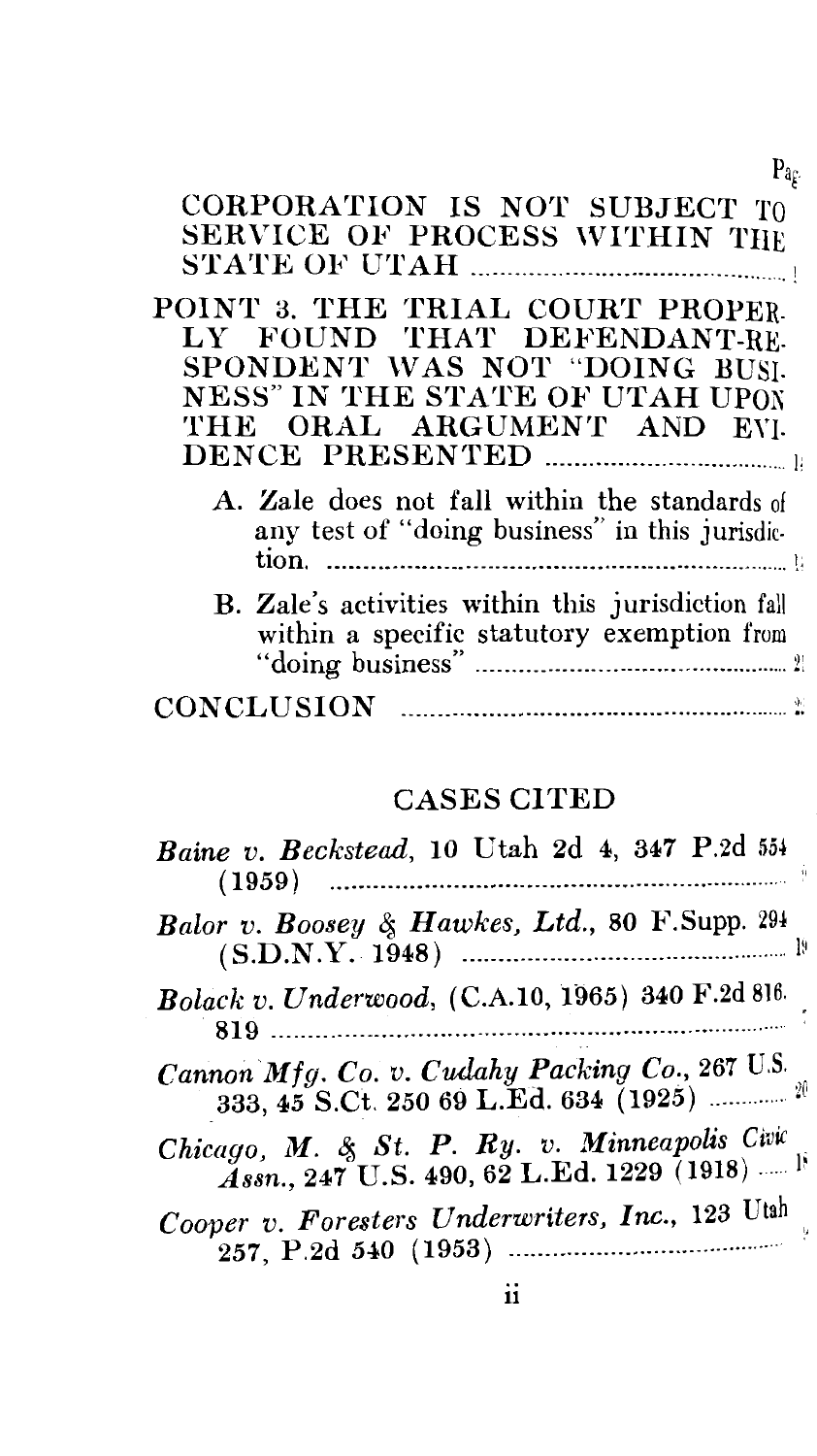# Page

| Delray Beach Aviation Corp. v. Mooney Aircraft,                     |
|---------------------------------------------------------------------|
| Dupler v. Yates, 10 Utah 2d, 251, 351 P.2d 624                      |
| Duraladd Prods. Corp. v. Superior Court, 134 Cal.                   |
| Echeverry v. Kellogg Switchboard & Supply Co.,                      |
| For v. Allstate Ins. Co., 22 Utah 2d 383, 453 P.2d                  |
| H. F. Campbell Const. Co. v. Palombit, 347 Mich.                    |
| International Shoe Co. v. Washington, 326 U.S.                      |
| James v. Honaker Drilling, Inc., 10 Cir. 254 F.2d<br>6              |
| Johnson v. Peoples Finance & Thrift Co., 2 Utah 2d<br>9             |
| $Kane$ v. $U.S.S.R., 267$ F.Supp. 709 (E.D.Pa. 1967)<br>18          |
| Mayer v. Wright, 234 Iowa 1158, 15 N.W.2d 268<br>15                 |
| McGriff v. Charles Antell, Inc., 123 Utah 166, 256<br>16            |
| Mower v. McCarthy, 122 Utah 1, 245 P.2d 224, 226<br>8               |
| $\frac{Pergament}{1949}$ v. Frazier, 93 F.Supp. 9 (E.D. Mich.<br>19 |
| Perkins v. Benguet Consol. Mining Co., 342 U.S.                     |

.I..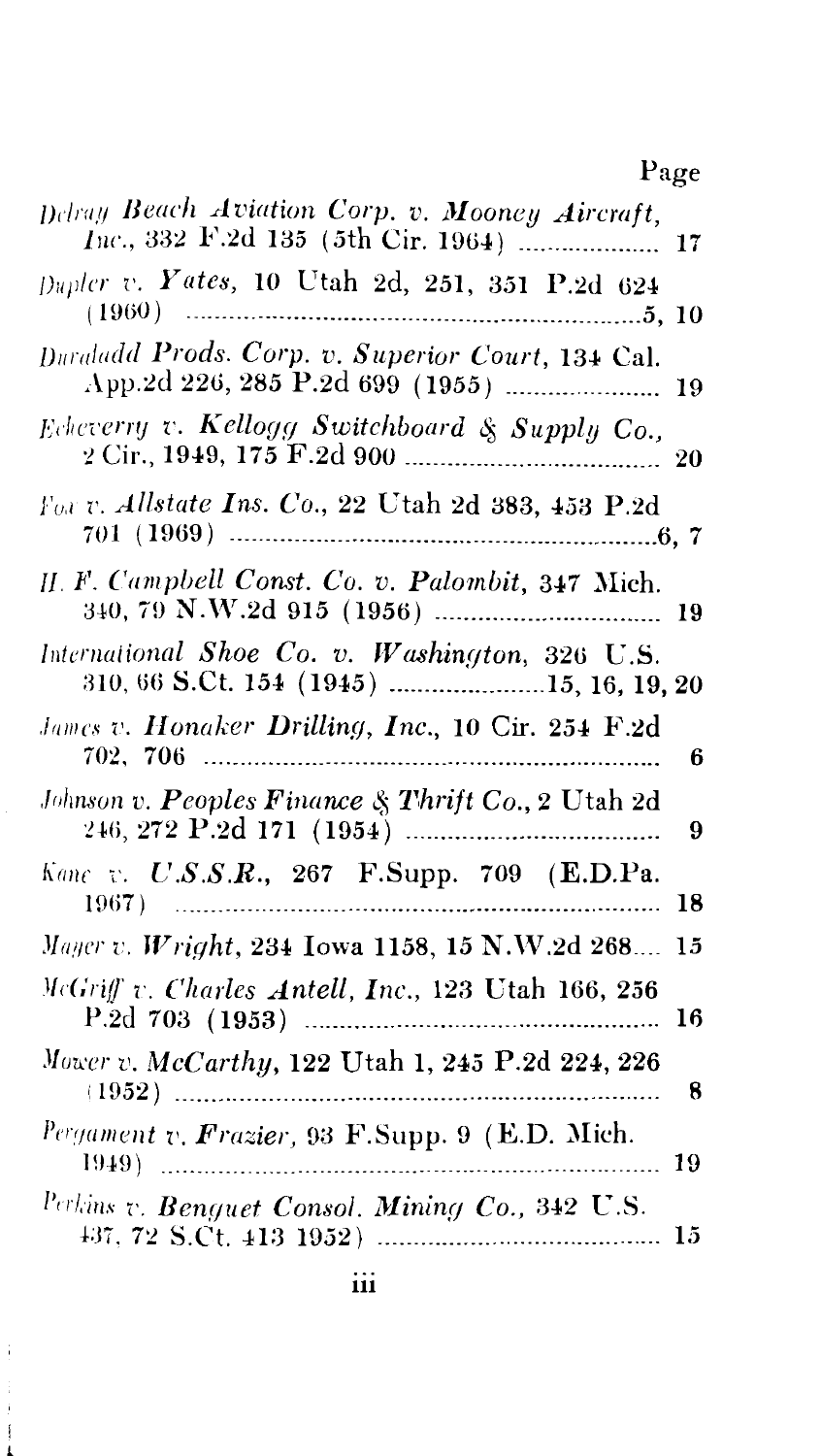| × |
|---|
|---|

| Prudential Fed. Sav. & Loan Ass'n. v. William L.<br>Perera & Assoc., 16 Utah 2d 365, 401 P.2d 439 |
|---------------------------------------------------------------------------------------------------|
| Shealy v. Challenger Mfg. Co., 304 F.2d 102, 106                                                  |
| Springs Cotton Mills v. Machinecraft, Inc., 156                                                   |
| Szanty v. Beech Aircraft Corp., 347 F.Supp. 393                                                   |
| United States v. Buffalo Weaving & Belting Co.,                                                   |
| W. L. Beard v. White, Green & Addison Assoc.,<br>Inc., 8 Utah 2d 424, 336 P.2d 125 (1959) 12, 13  |
| Washington v. Hospital Serv. Plan, 345 F.2d 105                                                   |
| <i>Watkins v. Simonds,</i> 14 Utah 2d 406, 385 P.2d 154                                           |
| Western Gas Appliances v. Servel, Inc., 123 Utah                                                  |
| Wills v. National Mineral Co., 176 Okla. 193, 55                                                  |

# STATUTES CITED

| Florida Statutes Annotated, 47.16(2), F.S.A.  17        |  |
|---------------------------------------------------------|--|
| 27.761 Michigan Statutes Annotated  19                  |  |
| Rule 4(e) 4 Utah Rules of Civil Procedure <sup>11</sup> |  |
|                                                         |  |
|                                                         |  |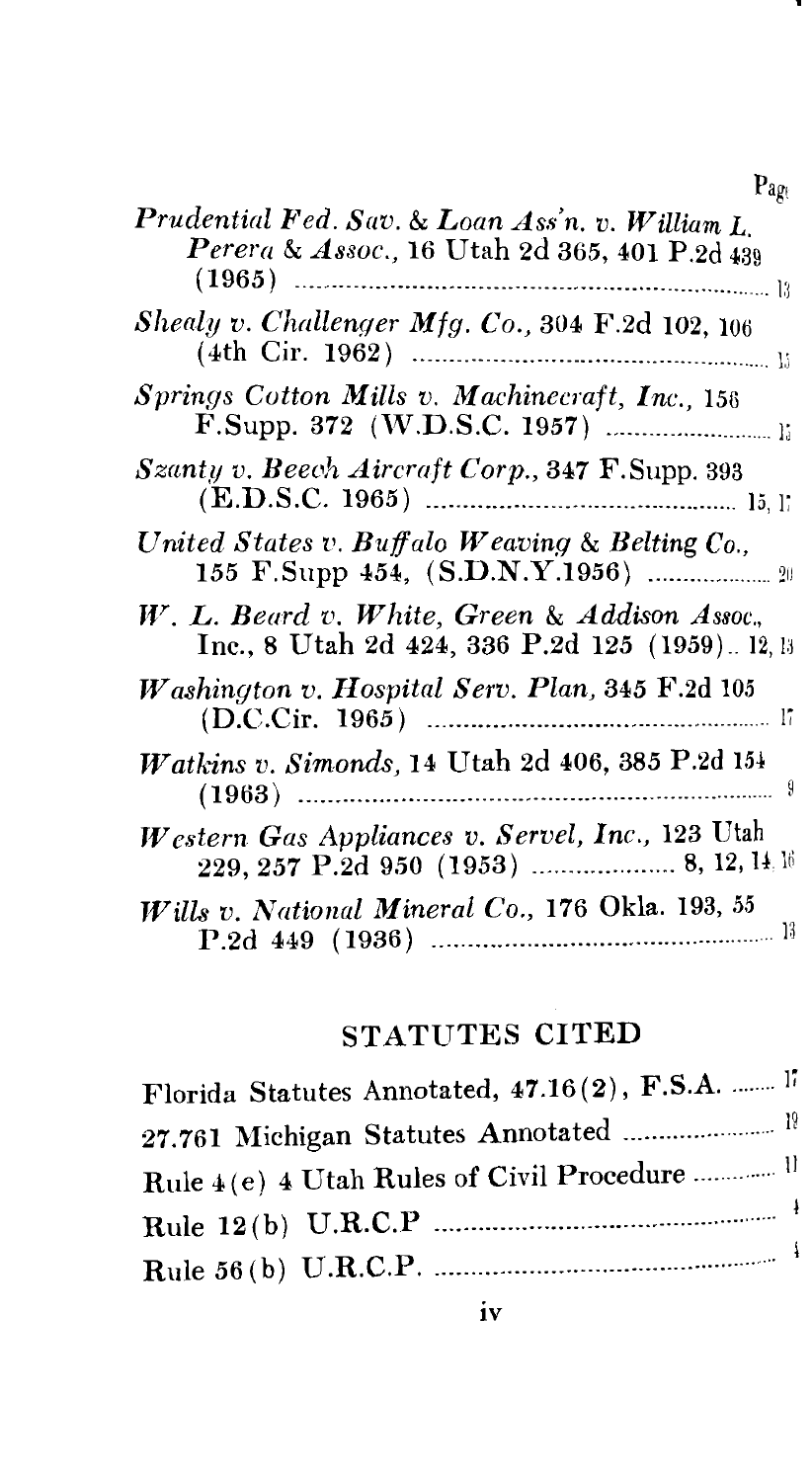### Page

| 16-10-102, Utah Code Annotated, 1953 as |  |
|-----------------------------------------|--|
|                                         |  |
|                                         |  |

### TEXTS CITED

| <b>Barron &amp; Holtzoff, Federal Practice and Proce-</b>                                |  |
|------------------------------------------------------------------------------------------|--|
| Barron & Holtzoff, Federal Practice and Proce-                                           |  |
|                                                                                          |  |
| 51 Mich.L.Rev. 1143, 1155 (1953), Asbill & Snell,<br>Summary Judgments under the Federal |  |
|                                                                                          |  |
| 6 Moore Federal Practice (2nd Ed.) p. 2067  6                                            |  |
|                                                                                          |  |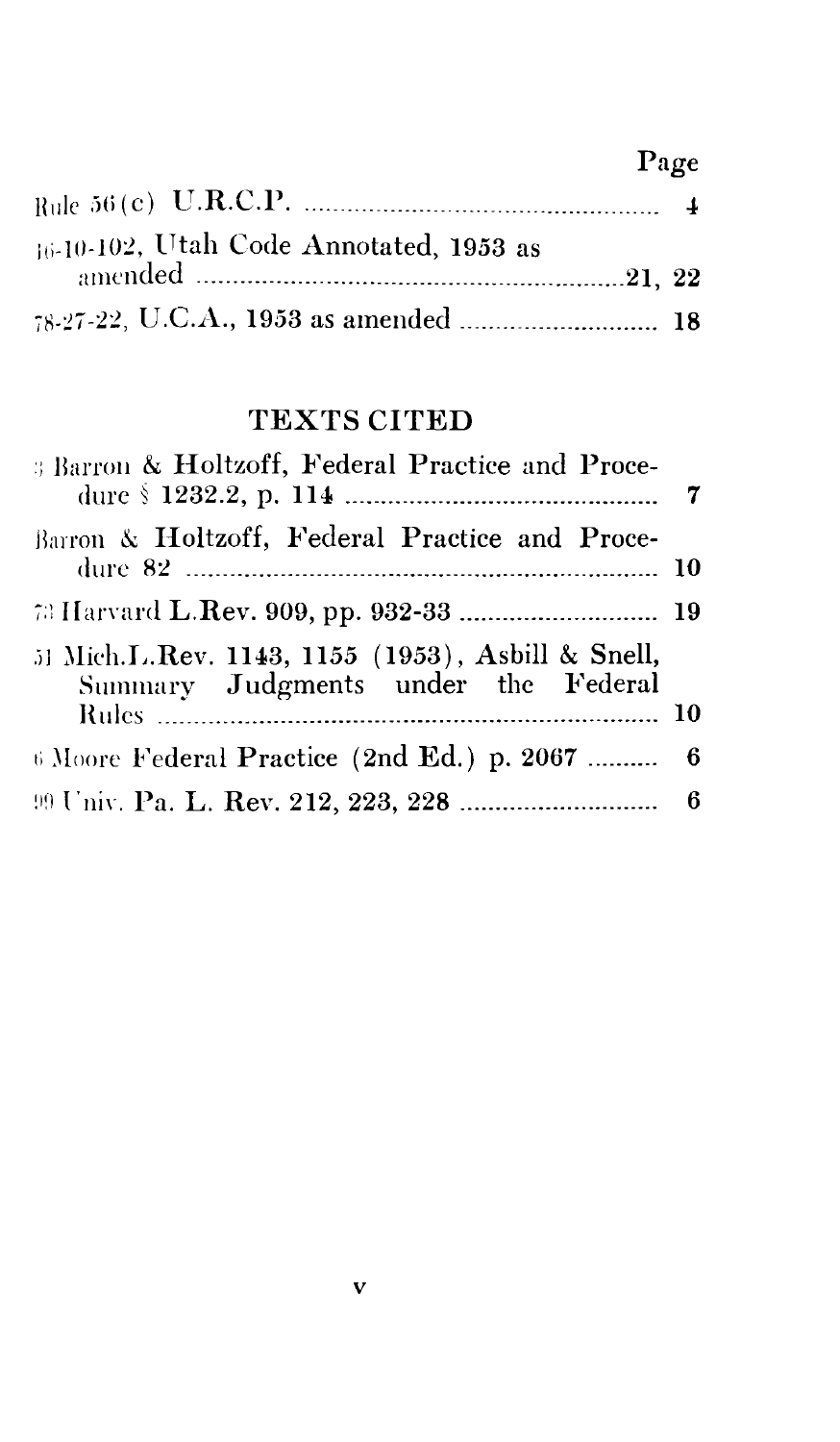# IN **THE SUPREME COURT OF THE STATE OF UTAH**

LEONARD **E. HILL,**  $\begin{array}{c|c} \text{limit} \end{array} \begin{array}{c} \text{Respondent}_r \end{array} \begin{array}{c} \text{Case N} \end{array} \ \begin{array}{c} \text{Case N} \end{array} \ \begin{array}{c} \text{12136} \end{array}$ 

ZALE CORPORATION, *Defendant-Respondent.*  Case Xo.

## Brief of Defendant-Respondent

#### NATURE OF CASE

This is an action based upon a claim by plaintiff, Leonard E. Hill, to recover wages, vacation pay, moving expenses and an incentive cash award from defendant Zale Corporation.

#### DISPOSITION IN LOWER COURT

Defendant Zale Corporation's motion to dismiss the  $t_{\rm 1001}$  was granted, the court having found that the de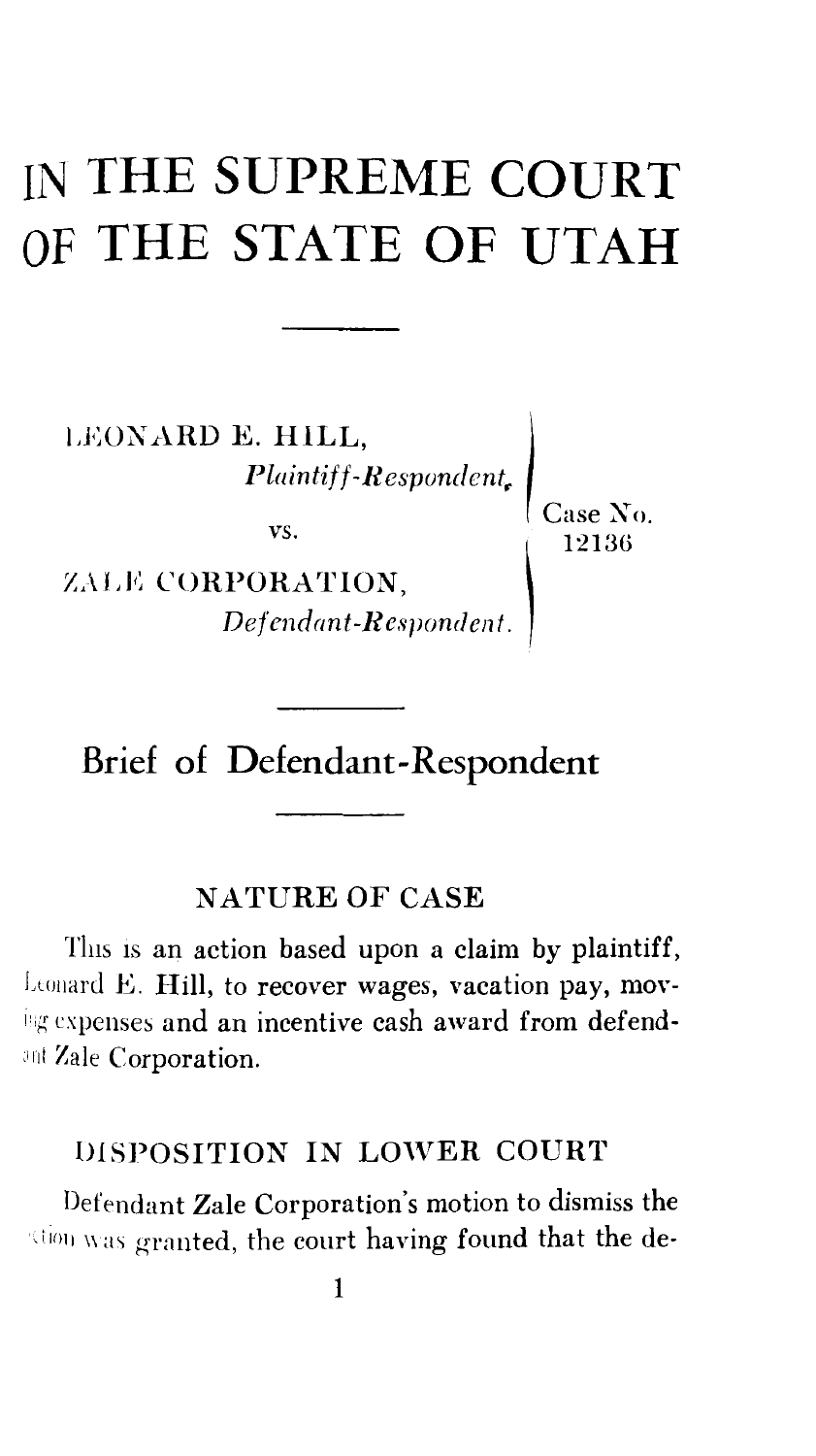fendant is a corporation duly organized and  $\text{exist}_{\text{int}}$ under the laws of the State of Texas and is not subject to service of process within the State of Utah.

### RELIEF SOUGHT ON APPEAL

The defendant submits that the judgment of  $t_{\text{th}}$ trial court granting defendant's motion to dismiss shouk be affirmed.

#### STATEMENT OF FACTS

Plaintiff-Appellant, Leonard C. Hill (hereinafter "Hill") is a former employee of Zale-Anchorage, Inc. an Alaska Corporation (hereinafter "Zale-Anchor age"), and a wholly owned subsidiary of Zale Corporation, a Texas Corporation (hereinafter "Zale"). (R.11'

Hill brought suit against Zale based upon the claimed wrongful deduction of \$1546.81 from a termination wage settlement  $(R, 1, No, 4)$ ; failure to pay an incentive cash award in the amount of \$100.00 (R. 2, Second Cause of Action, Paragraph No. 3); failure to pay for vacation time not taken, in the amount of  $$666.60$ . (R. 2, Third Cause of Action, Paragraph No. 3); anc failure to pay moving expenses after termination in the amount of \$469.40. (R. 3, Fourth Cause of Action Paragraph No. 3), all of which occurred in Anchorage Alaska, during the term of his employment with *Zale*  Anchorage.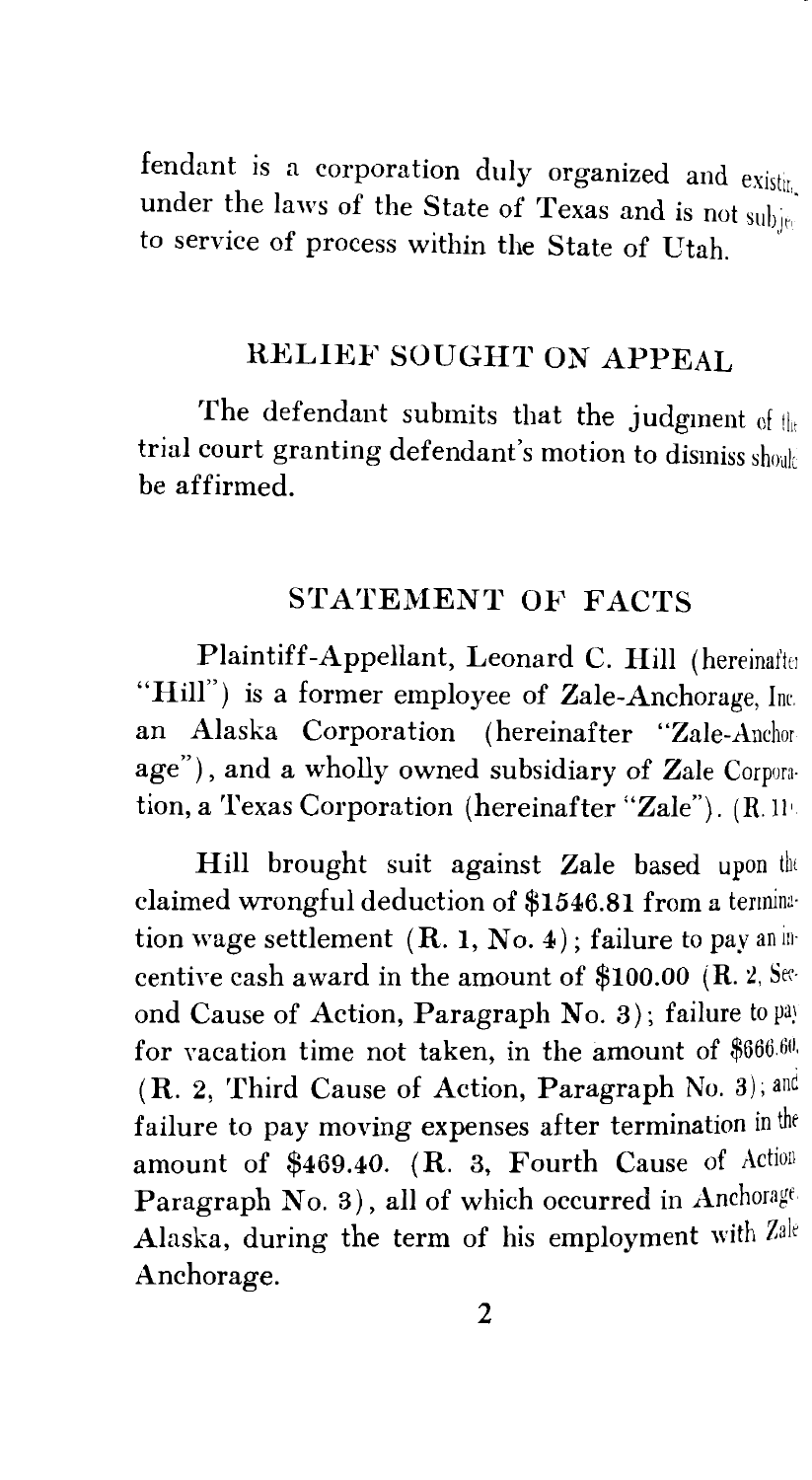Each cause upon which complaint is had is the re- $_{\text{all of transactions within the State of Alaska by and}$  $\mathbf{H}$  is a light ind Zale-Anchorage.  $(\mathbf{R}, \mathbf{1})$  through  $\mathbf{R}, \mathbf{3}$ .

Zaic is the parent corporate entity of numerous  $_{\text{wllol}}$ <sub>w</sub> owned subsidiaries engaged in the business of reall merchandising. Coordination of activities of all subsidiaries in order to achieve economy of scale is effected  $\epsilon_{\text{model}}$  various unincorporated divisions of Zale.

Zaic itself is neither organized nor qualified to do in the States of Alaska or Utah **(R.** 11), al-  $\frac{1}{10}$  and Zale-Anchorage is organized as an Alaskan Corporation and although there are various "Zale" stores in Utah. each of which is a distinct and separate Utah Corporation. (**R. 11).** 

IIill sought to maintain his action in the District Court of Salt Lake County upon the basis of service of process made upon Richard Hankin, an officer only of an unincorporated division of Zale, in Salt Lake City, rtah.

Zale moved to dismiss the action for failure to state · claim upon which relief can be granted; that Zale is <sup>100</sup> subject to service of process within the State of l'!ah; and that Zale had not been properly served. The ourt granted Zale's motion on the basis that Zale is not abject to service of process in Utah.

Whereupon this appeal was taken.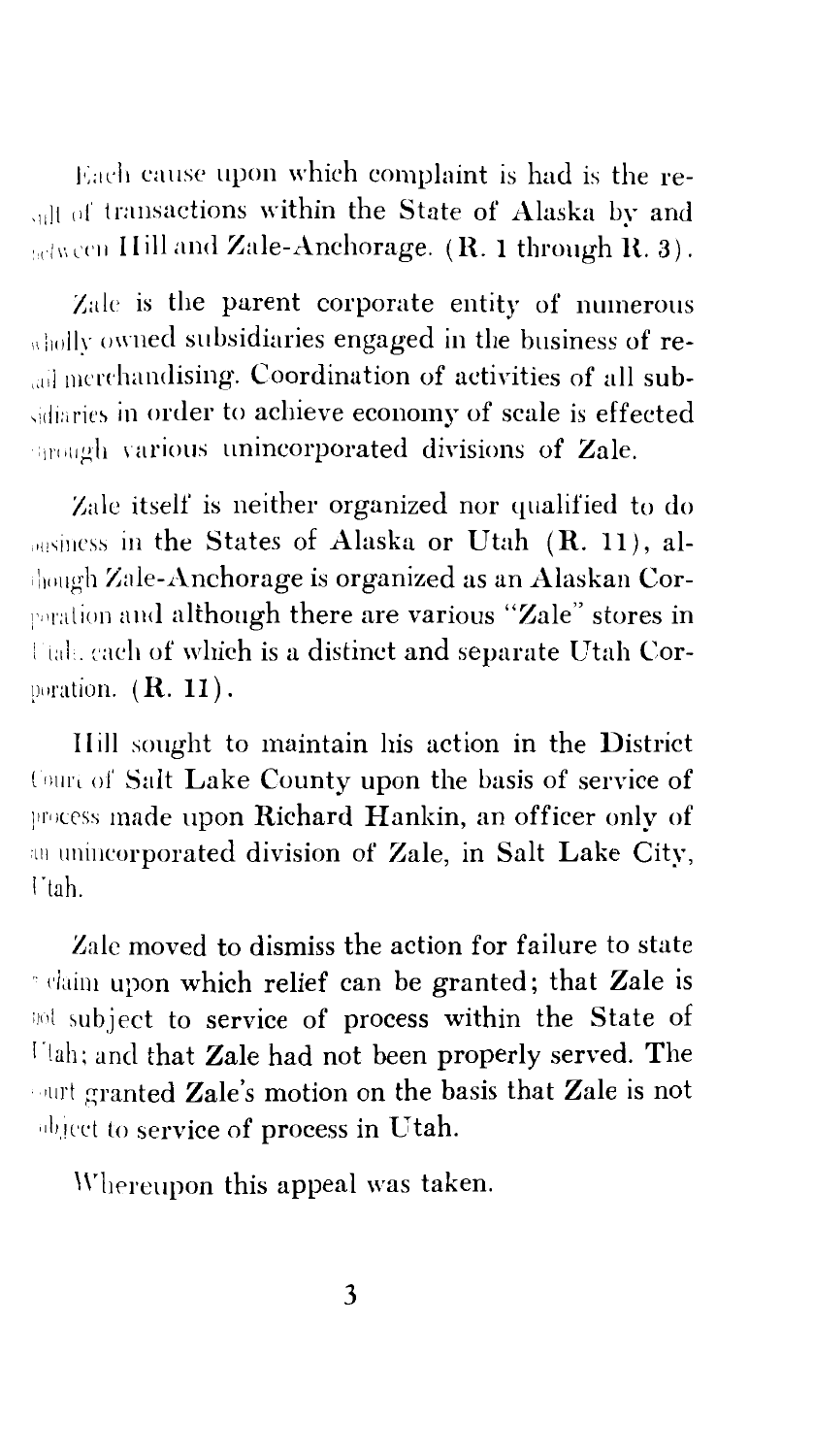#### ARGUMENT

#### POINT 1

THE DECISION OF THE LOWER COUR SHOULD BE AFFIRMED UPON THE BASI-OF PLAINTIFF'S FAILURE TO SUSTAIN THE BURDEN OF PROOF WITH REGARD<br>TO THE DEFENDANT'S ACTIVITIES THE DEFENDANT'S ACTIVITIES WITHIN THE STATE OF UTAH.

> A. Zale's Motion to Dismiss was properly treated as a Motion for Summary Judgment and properly granted owing to Hill's failure to show a genuine issue as to any material fact.

Rule  $12(b)$  U.R.C.P., 1953, provides in part that:

"If, on a motion asserting the defense  $(6)$  to dismiss for failure of the pleading to state a claim which relief can be granted, matters uul side the pleadings are presented to and not ecluded by the court, the motion shall be treated as one for summary judgment and disposed of as provided in Rule *56,* and all parties shall be girtr. reasonable opportunity to present all material made pertinent to such a motion by Rule 56.

Rule *56* (b) U.R.C.P., 1953, provides that:

"A party against whom a claim . . . is asserted ..., may, at any time, move with or without supporting affidavits for a summary judgment in his favor  $\cdot \cdot$   $\cdot$ 

And subparagraph (c) of that Rule provides that

"The adverse party prior to the day of hearing may serve opposing affidavits. The judgment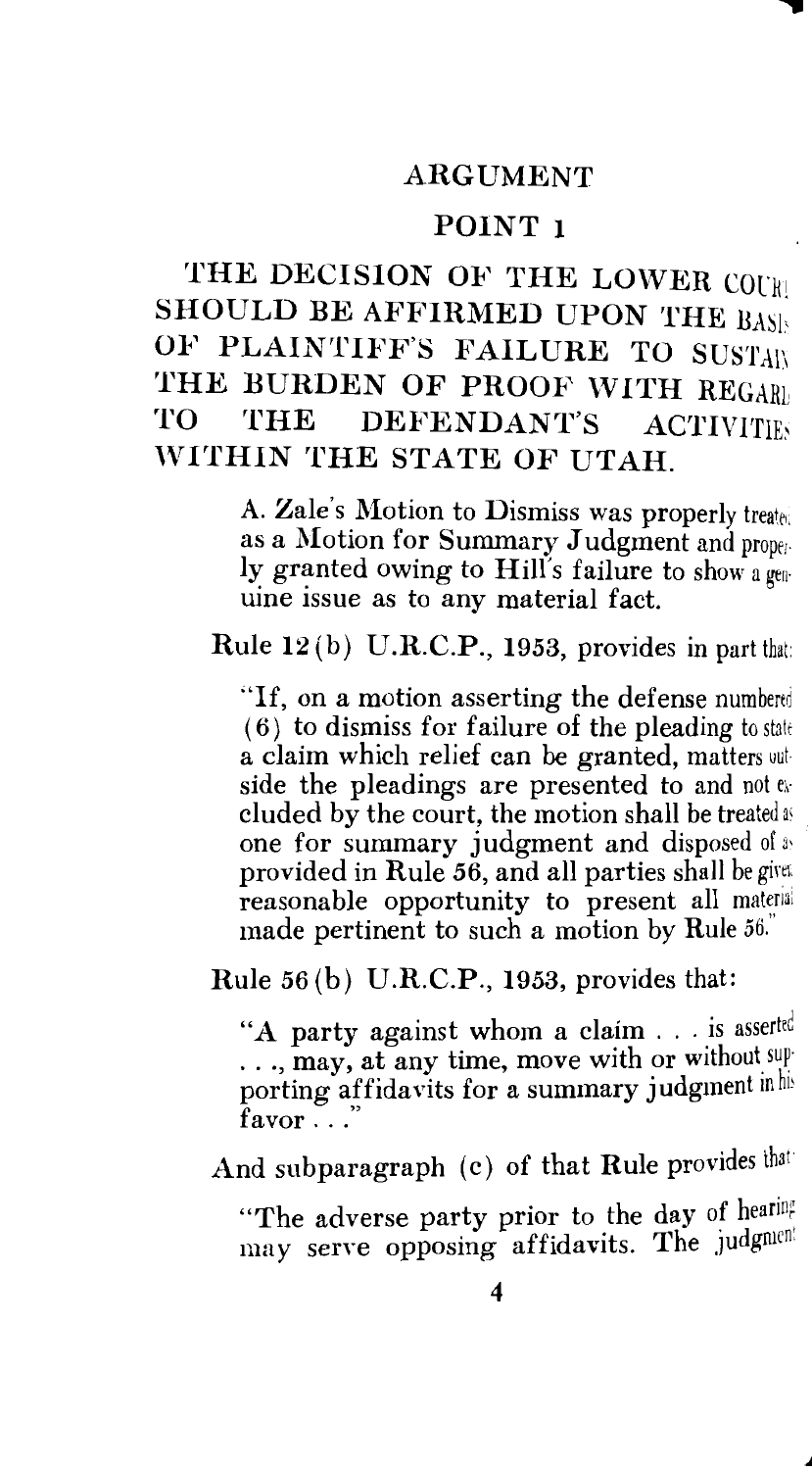sought shall be rendered forthwith if the pleadings, depositions, and admissions on file, together with the affidavits, if any, show that there is no gcuuine issue as to any material fact, and that the moving party is entitled to a judgment as a matter of law."

Zale's motion to dismiss  $(R, 9)$  was based upon (1) failure of the complaint to state a claim upon which relief can be granted,  $(2)$  the fact that Zale is a Texas torooration not subject to service of process in Utah,  $\Box$  improper service, (4) the affidavit of Ben A. Lip-·h>. President of Zale Corporation.

The form of the motion, together with the affidavit as matters outside the pleading" which was presented to and not excluded by the court, suffices to cause the motion to be treated as one for summary judgment, pursuant to Rule 56, U.R.C.P., as previously noted.

The affidavit aforesaid,  $(R, 11)$ , states that "Zale Corporation is a Texas Corporation ... not qualified to do business in the State of Utah and does not do business in that state." Hill failed to rebut the affidavit of Lipshy by counter-affidavit or otherwise.

This court examined a similar failure in *Dupler v. l'utcs,* IO Utah 2d 251, 351 P.2d 624 ( 1960):

"... Where the moving party's evidentiary material is in itself sufficient and the opposing party fails to proffer any evidentiary matter when he is presumably in a position to do so, the courts should be justified in concluding that no genuine issue of fact is present, nor would one be present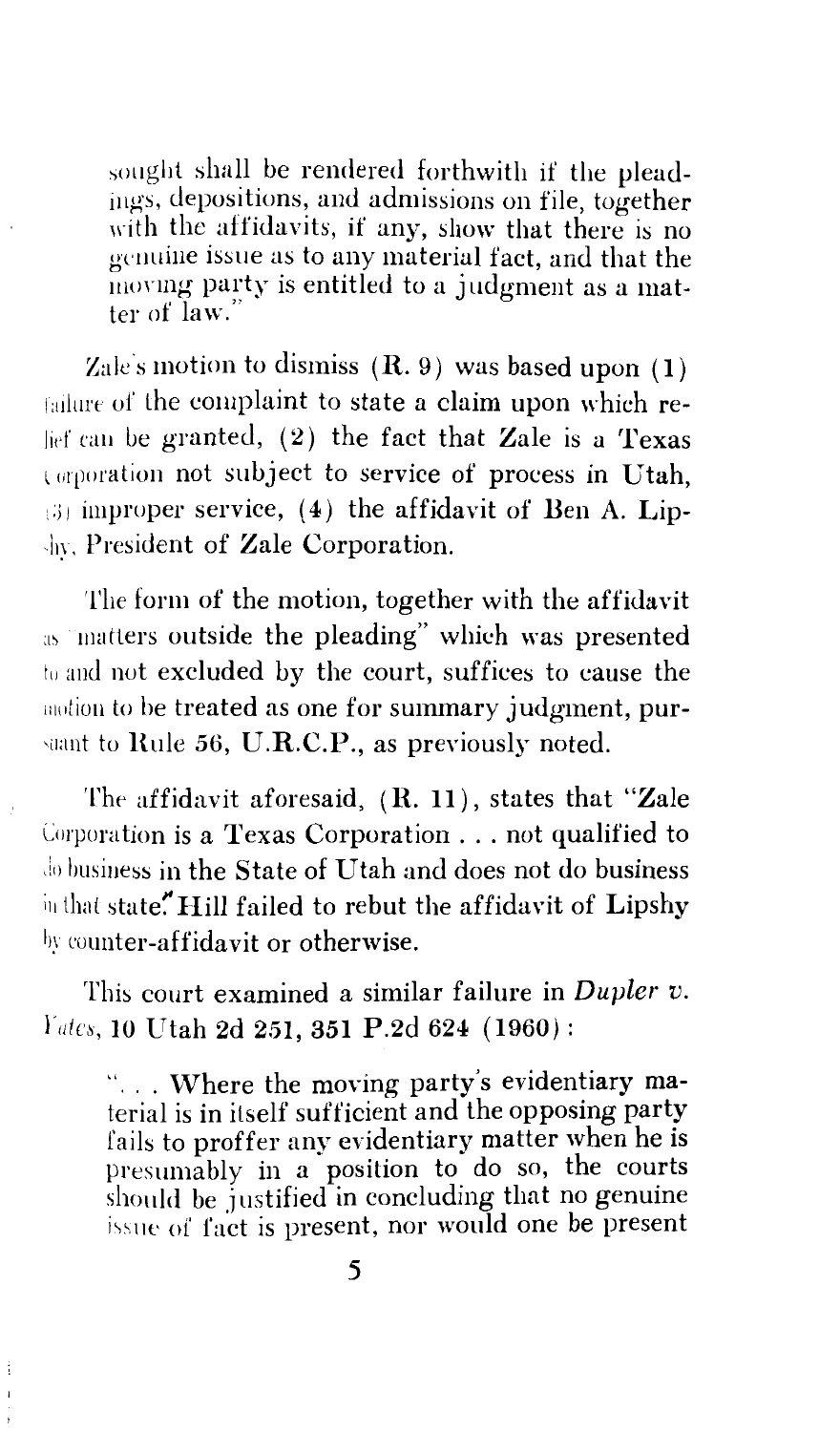at the trial. {Citing 99 Univ. Pa. L.  $\text{Re}y$ ,  $21$  $223 \text{ } (1950)$ .]

"Upon a motion for summary judgment,  $t_{\text{th}}$ courts ought to recognize, as a minimum, that the opposing party produce some evidentiary matter in contradiction of the movant's case or specify an affidavit the reason why he cannot  $d_0$  so [Citing 99 Univ. Pa. L. Rev. 212, 228.]

"Where  $\ldots$  the materials presented by the moning party are sufficient to entitle him to a directed verdict and the opposing party fails either to offer counter-affidavits or other materials that a credible issue or to show that he has evidence not then available, summary judgment may be rendered for the moving party." [Citing 6 Moore. Federal Practice (2d Ed.) p. 2067; James: *Honaker Drilling, Inc.,* 10 Cir. 254 F.2d 702. 706.J

Notwithstanding that Hill made use of discovery procedures (R. 4 through R. 8, R. 12 through R. 16) to determine (Brief of plaintiff-appellant, pp. 2-7 *passim*  that "the conclusion is ... inescapable that Zale Corpo· ration is 'doing business' in Utah" (Brief, *supra* at p. 14), the District Court was not so convinced.

Justice Callister of this court has approved author· ity which states that:

> "So long as the party opposing the motion (for summary judgment] has full access to the fact--as normally he will through the discovery procedure-the motion should be granted if he has failed to show any genuine issue as to a material fact." *Fox v. AUstate Ins. Co.,* 22 Utah 2d 453 P.2d 701 (1969) (dissenting opinion),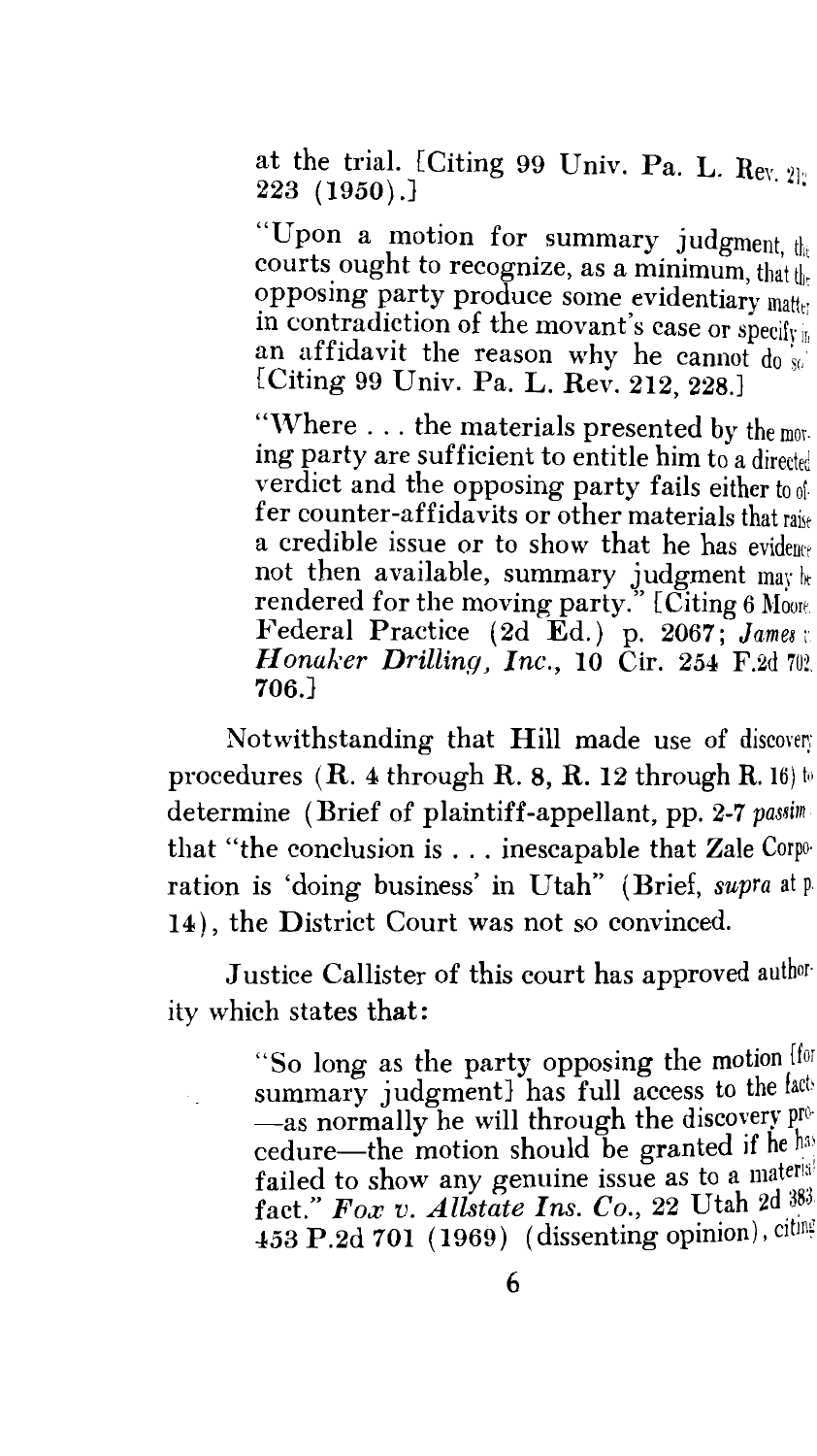*;3* Barron and Holtzoff, Federal Practice and Procedure, § 1232.2, p. 114 and *Bolack v. Under-1cood, (C.A.10, 1965)* 340 F.2d 816, 819.

The majority opinion in *Fox v. Allstate Ins. Co.*,  $\mu$ 11  $a$ , based its reversal of the lower court order granting summary judgment on the basis that assertions in an affidavit should not be the sole basis of granting "summary judgment simply because there could not be a counter-affidavit filed, particularly where the assertions would be tried as issues before a jury." Fox v. Allstate *fos. Co., supra* at p. 704.

The instant case presented the question of jurisdiclion of the court, a question of law properly decided by the court. In addition, the plaintiff had apparently sat-**1sfied himself that the answers to questions propounded** in discovery proceedings would convince the court that service was proper. It should be noted that submission of the interrogatories and request for admissions  $(R. 4)$ tu H. 8) followed the submission of the motion to dismiss with attached affidavit  $(R. 9$  to  $R. 11)$  and that the questions were designed to refute the statement contain-1.d in the affidavit. This they failed to do, as shown by the resulting Order of the lower court granting defend ant's motion to dismiss. (R. 18).

 $\bar{1}$ 

 $\mathbf{i}$ 

Ì  $\big)$ 

B. The trial court based its decision on oral argument which does not appear of record, and upon the pleadings and evidence.

"In reviewing a case . . . where issues of fact are involved and there are no findings of fact, we do not review the facts, but assume that the trier of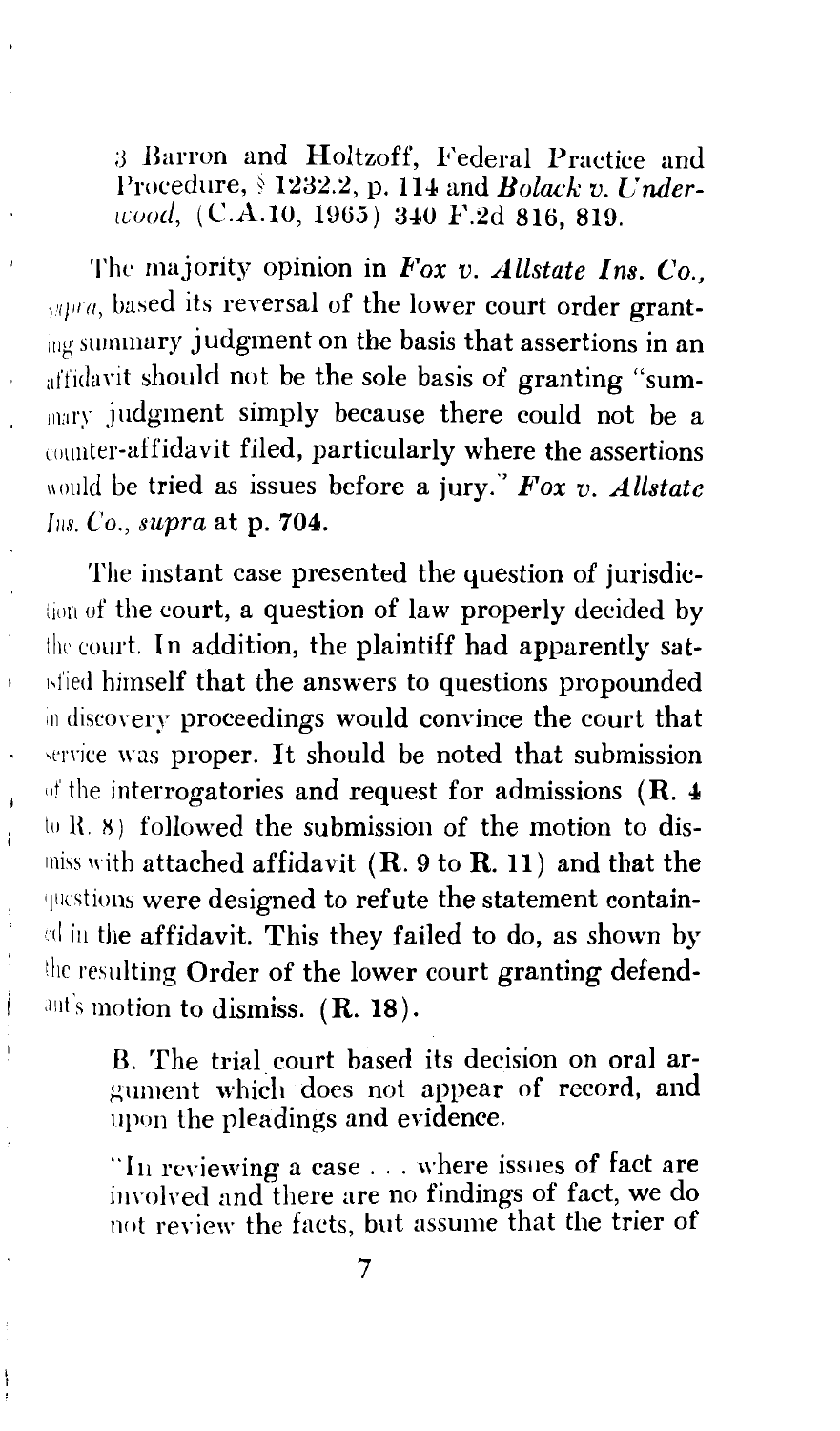the facts found them in accord with its decisiv and we affirm the decision if from the evidence would be reasonable to support it." *Western G Appliances v. Servel, Inc., 123 Utah 229. 27* P.2d 950 (1953) citing *Mower v. McCarthy*  $\psi$ Utah 1, 245 P.2d 224, 226 (1952).

The Brief of plaintiff-appellant Hill sets forth ru tensive factual allegations in support of  $Hill's$  position none of which appears of record: "... arrangements has been made by Zale Corporation to transfer  $\text{Hill}_{\mathbb{H}}$  , Utah." (Brief, p. 3); "... defendant maintains  $\lim_{n \to \infty} S_n$ *!'permanent and established basis."* (emphasis supplied  $\mathcal{L}_{\text{Lake County}}$  ... an officer and managing agent on: (Brief, p. 10); " $\dots$  it is established that [the agents] job . . . must certainly necessitate control over corporate affairs,  $[etc.].$ " (Brief, pp. 10-11); "At the hearing... Defendant's counsel appealed to the court  $\dots$  that  $\det$ nial of the motion to dismiss] would ... subject [Zak to the regulatory and taxing statutes of fifty states. (Brief p. 12); " $\dots$  it is obvious that [the agent] is furthering the main business enterprise of Zale Corporation in Utah ..." (Brief, p. 14); "the power and prerogative is retained somewhere within the maze of Zale's corporate structure ..." (Brief, p. 15); "It is obvious ... that the 'wholly-owned subsidiaries' are merely parts of an integrated marketing operation  $\ldots$  " (Brief, p. 15) "... Zale Corporation ... determined ... such matter as wage settlements, sales promotion and incentive  $p_{I^0}$ grams, vacation pay, and moving expenses." (Brief. P 17); "... employees of the Zale stores are under dired supervision . . . of an executive officer of Zale Corpora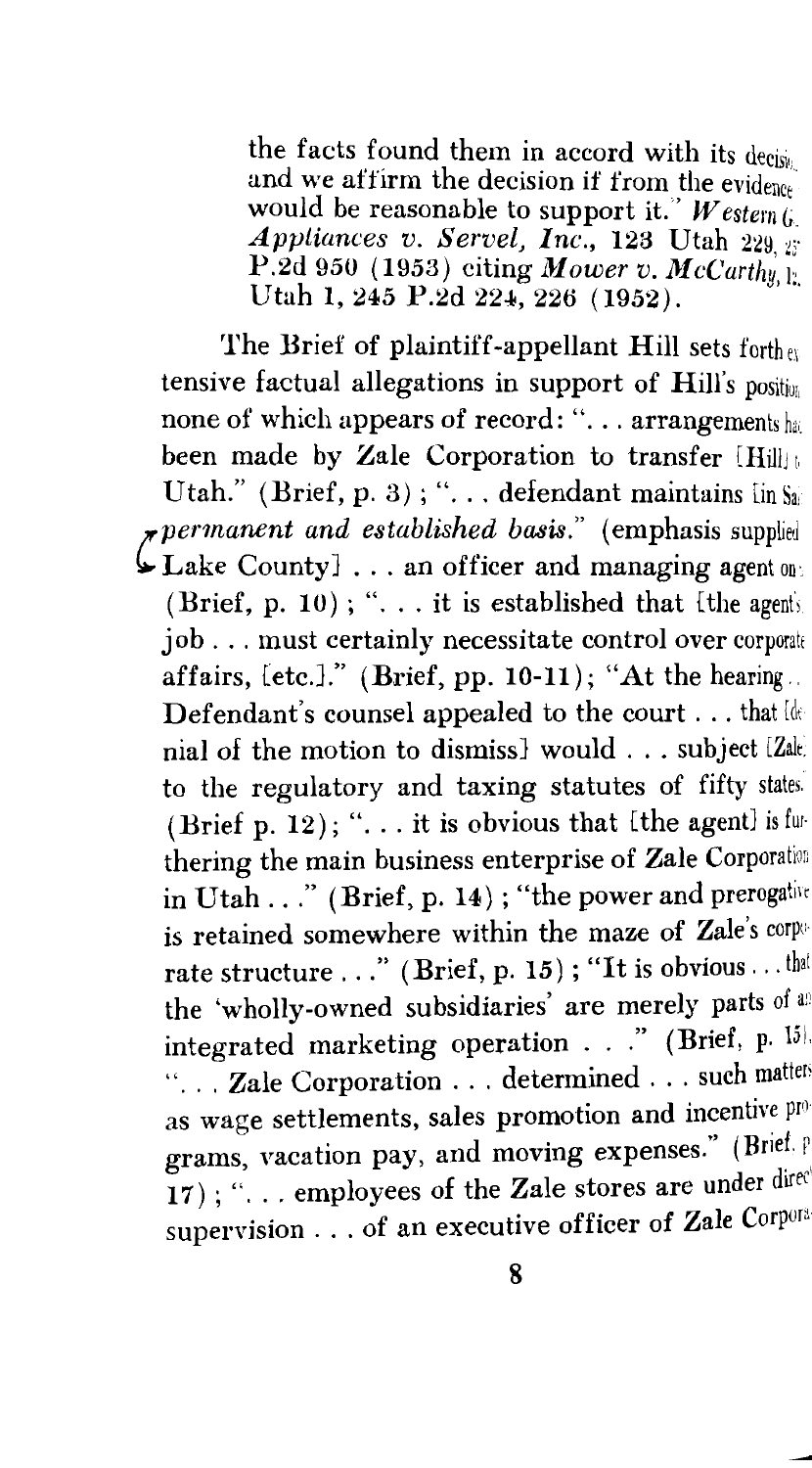$_{\text{total}}$  (Brief, p. 22); "... the facts establish a high deoree of activity in Utah by Zale Corporation...." (Brief,  $\hat{p}_1$   $\hat{p}_2$ <sub>i</sub>); "The almost complete and antonomous control  $\alpha$ <sub>over</sub> the affairs of its subsidiaries retained and exerted  $b<sub>W</sub>$  Zale Corporation in effect makes the subsidiaries merely the alter ego of Zale Corporation." (Brief, p.  $291$ . If these assertions had been proven to the satisfaction of the lower court, the necessity of this Appeal would have been obviated.

"In any event, this court cannot consider facts statul iu the briefs which may be true but absent in the offi-1·ial record." *Watkins v. Simonds,* 14 Utah 2d 406, 385 P.2d 154 (1963), citing *Cooper v. Foresters Under-J.'l'itcrs, Inc.,* 123 Utah 215, 257 P.2d 540 (1953).

The order granting defendant's motion to dismiss recites that the court heard oral argument of respective counsel, and it may be assumed that counsel for Hill raised and was heard on all of the factual agreements set forth in his brief. None of it, however, appears of record.

"Judgments of courts are presumed to be correct if nothing in the record appears to the contrary, and all doubts are resolved in their favor. The record on appeal in this case being devoid of any and all evidence, it must be assumed that the proceedings in the court below established a sufficient basis to support and justify the court's findings, conclusions and Judgment. *Watkins v. Simonds, supra,* citing *Baine v. Beckstead,* 10 Utah 2d  $_4$ ,  $_3$  $_4$ 7 P.2d  $_5$  $_4$  (1959); and *Johnson v.* Peoples Finance & Thrift Co., 2 Utah 2d 246, 272 P.2d 171 ( 1954).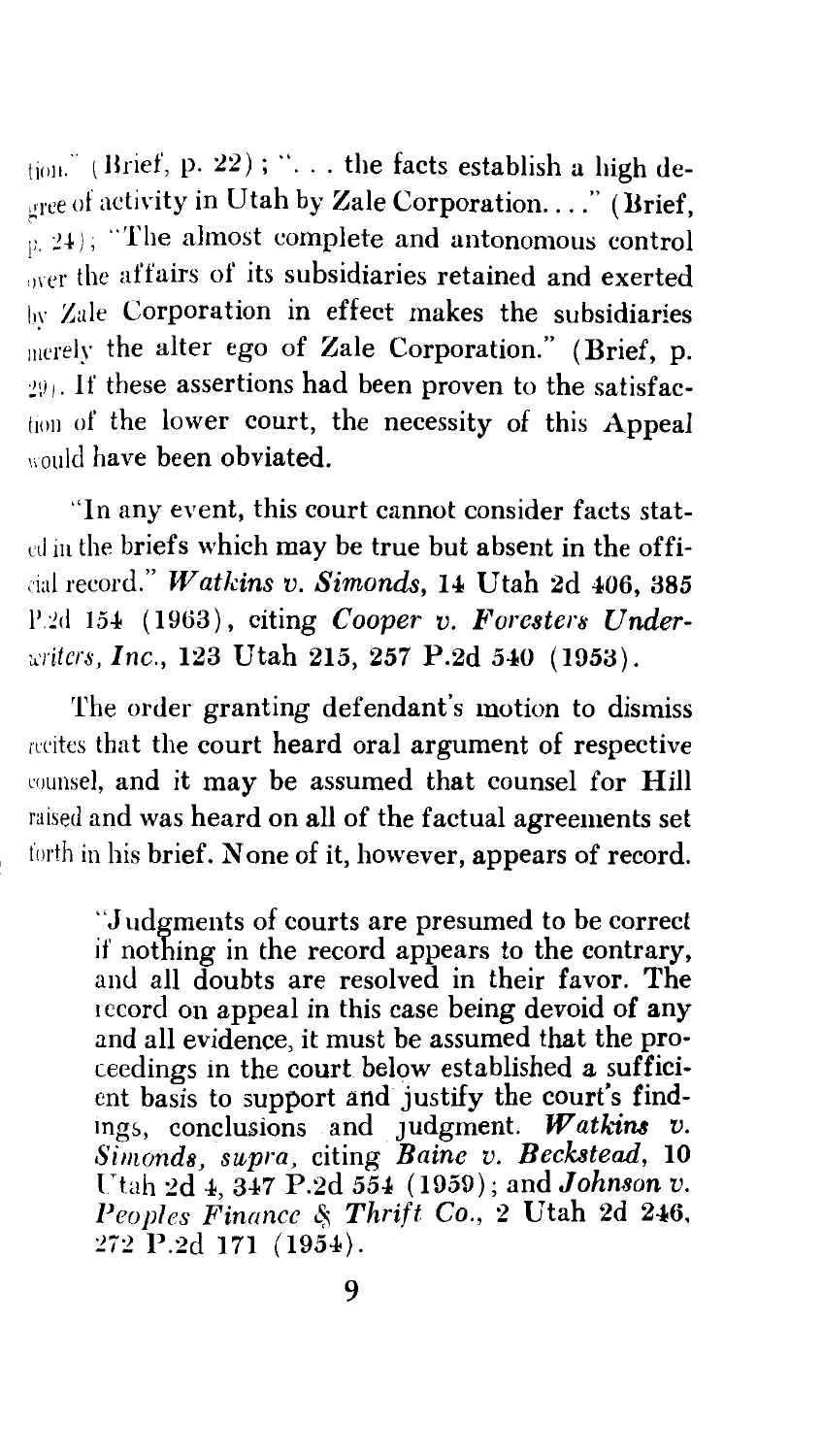As additional evidence in support of his position. Hill cites from his complaint allegations which "indicate that the defendant, rather than the individual  $Z_{ale}$ Stores, claims the authority and/or the prerogative  $t_0$ withhold amounts from wage settlements lcitation omitted} and that the defendant rather than the individual Zale Stores retains and exercises the authority to determine such matters as sales promotion and incentire programs by employees [citation omitted], vacation pay (citation omitted), and payment of moving expenses when employees are transferred [citation omitted]. (Brief of plaintiff-appellant pp. 6-7). These contentions were considered by the lower court in arriving at its determination to grant the motion to dismiss, and found wanting.

> "... if the summary judgment procedure is to be effective, it must be held that when adequate proof is submitted in support of the motion, the pleadings are not sufficient to raise an issue of fact." Dupler v. Yates, supra, citing Asbill & Snell, Summary Judgments under the Federal Rules, 51 Mich. L. Rev. 1143, 1155 (1953); Barron & Holtzoff, Federal Practice and Proce· dure 82.

#### POINT 2

THE TRIAL COURT PROPERLY GRANT-ED DEFENDANT-RESPONDENT CORPORA-TION'S MOTION TO DISMISS ON GROUND THAT THE CORPORATION IS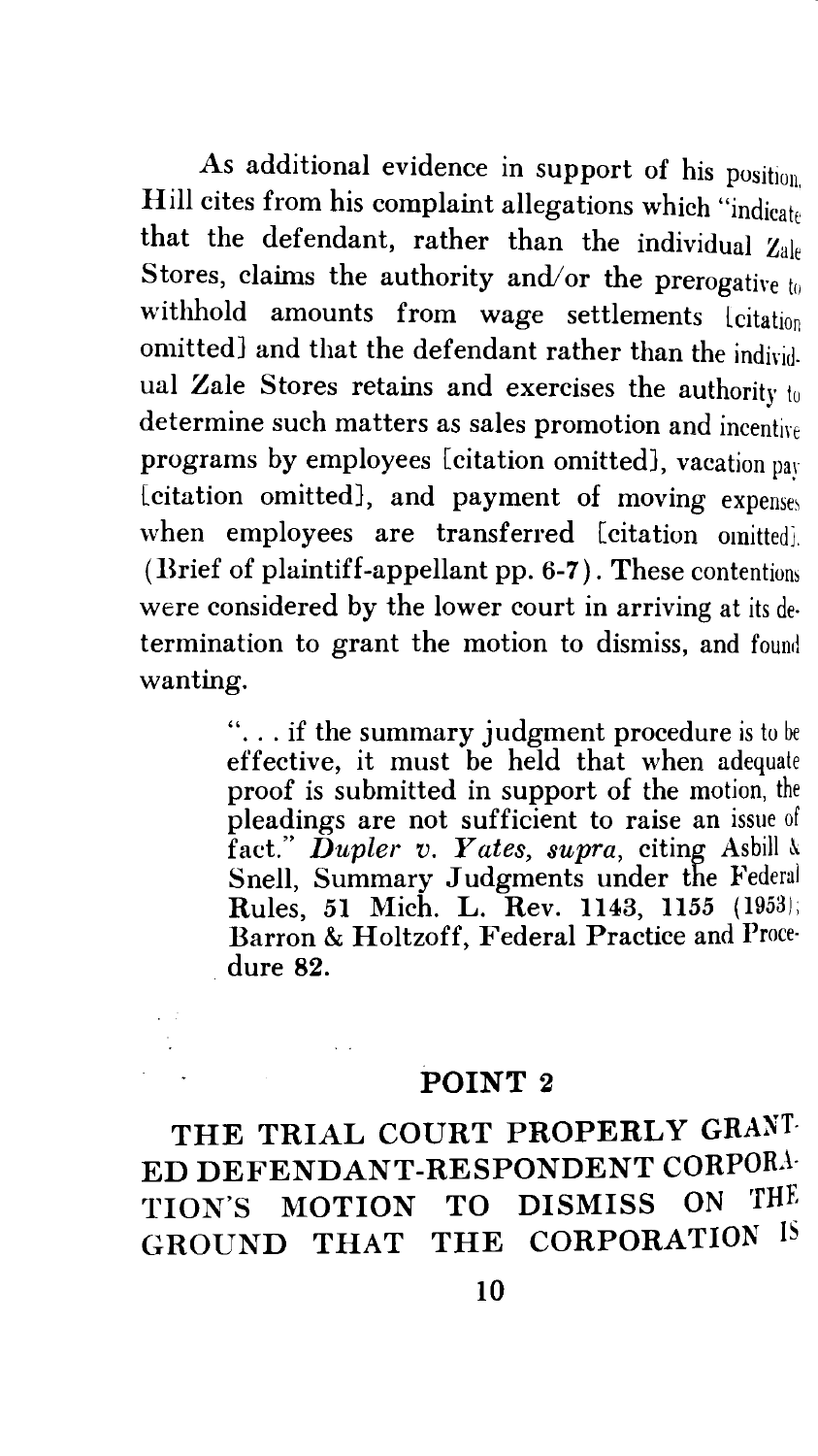### \OT SL'BJECT TO SERVICE OF PROCESS WITHIN THE STATE OF UTAH.

Hill points out a number of situations in which service may be had on a corporation, pursuant to Rule  $11e$ (4), U.R.C.P. (Brief of plaintiff-appellant pp. 8-91. He quotes first that service may be had "by deliver- $\frac{1}{101}$  a copy ... to an officer, a managing or general agent." But continuing the language of the rule, "or to any *other agent* authorized by appointment or by law to receive service of process  $\dots$  " (emphasis added). No evidence was adduced, that appears of record, to indicate that Zale had any agent authorized by appointment or law to receive or accept service of process.

Appellant says that "(t]he second situation is '[i]f no such officer or [managing or general] agent can be found in the county in which the action is brought;' service may then be had . . . 'upon any such officer or agent or any clerk, cashier, managing agent, chief clerk, or other agent having the management direction, control rd' any property of such corporation ... with [sic] the state (emphasis added).'" Hill failed to show that there is any officer or agent within the State of Utah who has 111anagement, direction or control of any property of Zale within the State of Utah, and no such showing ap-:1ears of record although appellant had the opportunity to make such a showing.

Finally, "[i)n the situation where the defendant **Inspiration is 'doing business,' which is something more** than owning property, the legislature has made service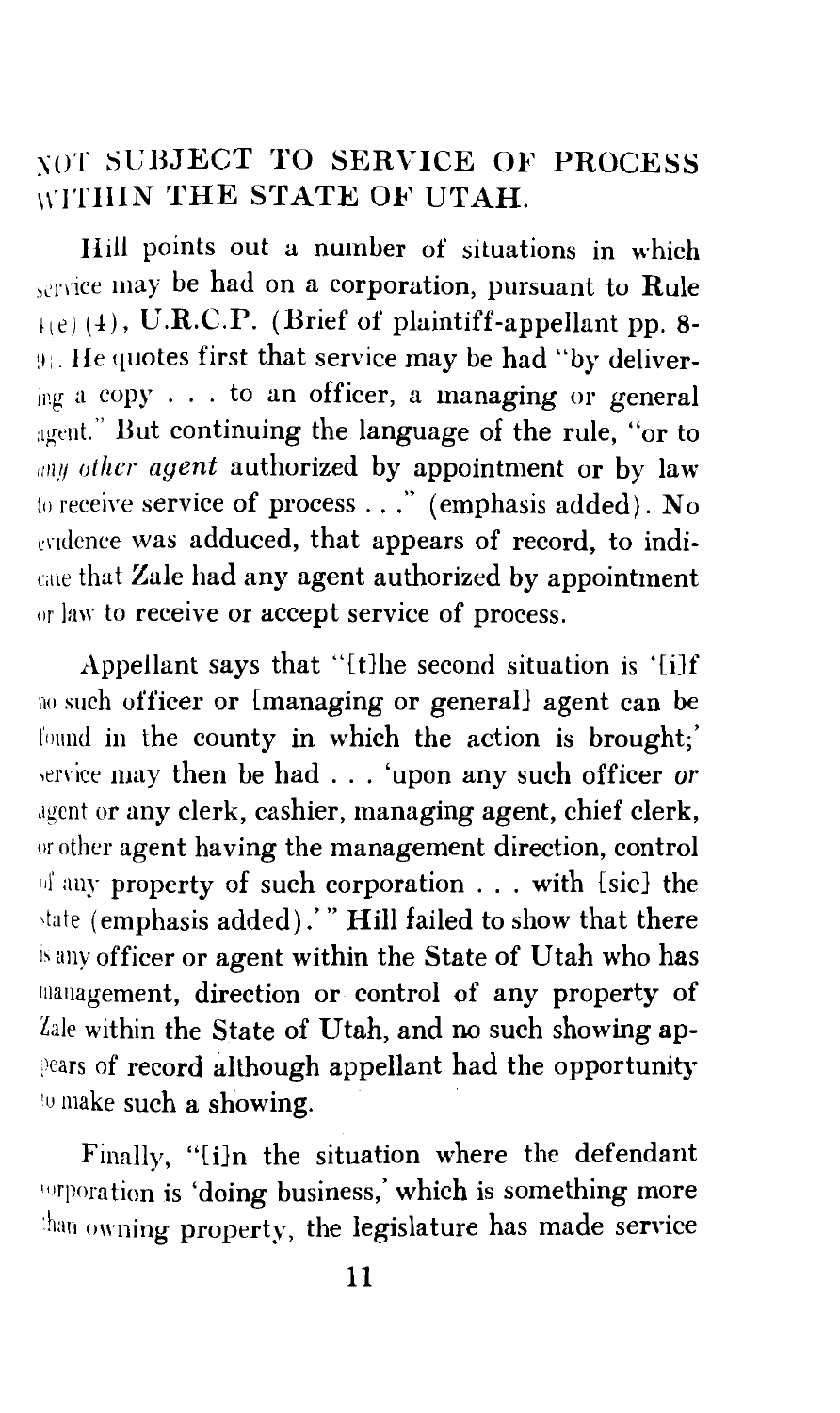easiest of all; it may be 'then upon the person doing  $\sin$ business or in charge of ... [the] place of business.'"

Hill failed to produce any evidence sufficient; convince the court that Zale was doing business withi the state, as witness the order granting defendant's me tion to dismiss.

Appellant allows that service may not be had "upol. a mere employee of a foreign corporation nor upon a: agent who was merely temporarily within the state... (Brief, pp. 9-10), and cites as authority for the propsition, W. L. Beard v. White, Green & Addison Assoc *Inc.*, 8 Utah 2d 424, 336 P.2d 125 (1959), and *W estern Gas Appliances v. Servel, supra.* 

The *Beard* case, *supra*, was an action to quiet title to mining claims located within the State of Utah. The only question was whether the person served at the mining claim site was a suitable person to receive service of process. This court ruled that he was not. The instant case did not present the trial court the relatively easy decision of who may be served since it was not a foregone conclusion that Zale is doing business within the State as was White, Green & Addison Assoc. Inc.

In Western Gas Appliance, supra, this court felt that regular, infrequent trips to this state by a sales man· ager coupled with "general promotion and supervision of the business" of Servel distributorships was not doing business such as would suffice to permit service of sum· mons upon that person.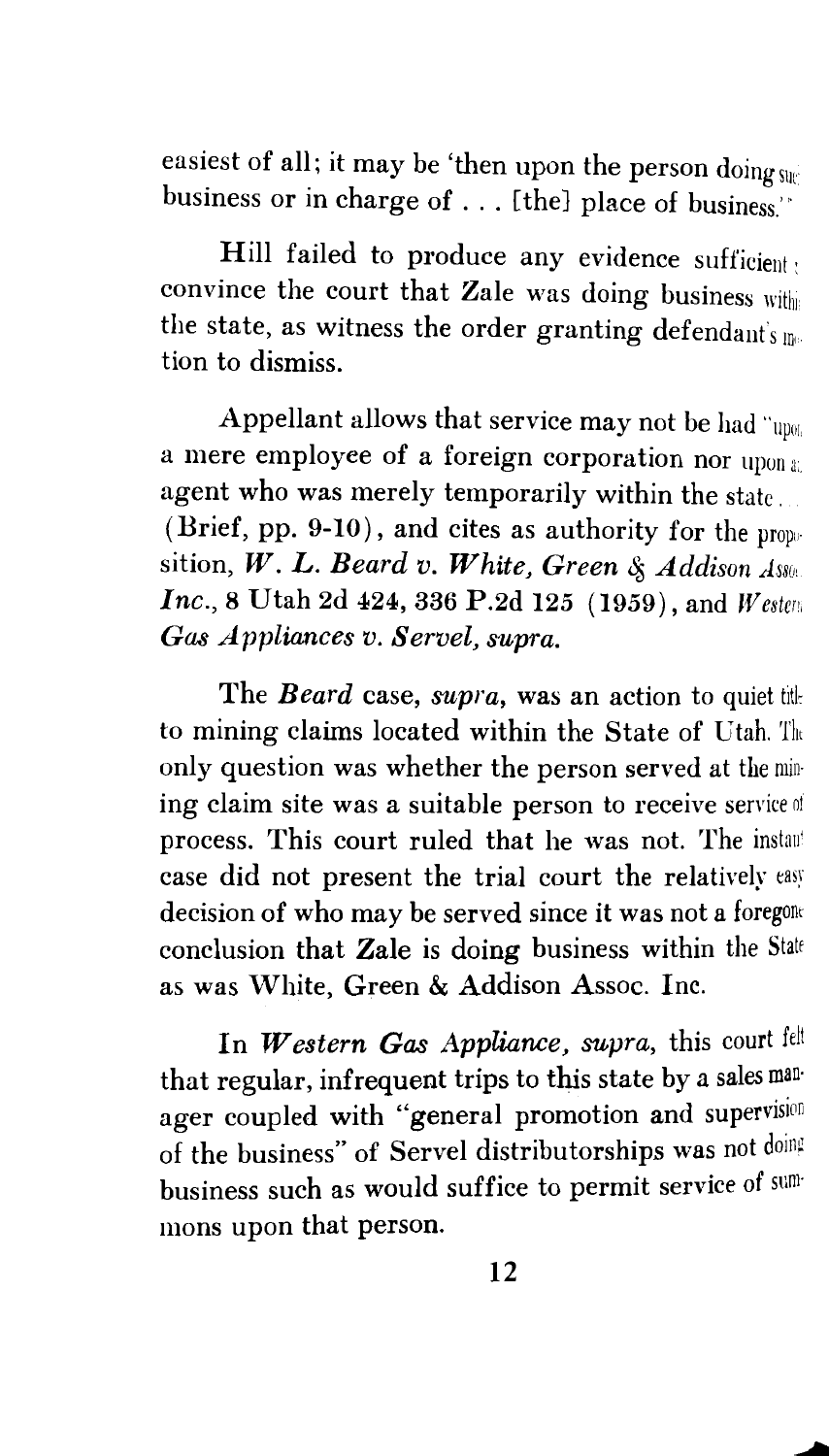Appellant contends (Brief, *supra,* p. IO) that *Beard, supra, and Wills v. National Mineral Co., 176* Ukla. 19:3, *55* P.2d 449, 453, 454 ( 1936) stand as authority for the proposition that Zale should be subject  $t_0$  service within this state. The *Wills* court said that:

> "The solution of this question [whether service was properJ depends on what is meant by the term 'doing business' ... "

> ''Business is largely the barter, sale, or exchange of things of value, usually property. Doing business is therefore engaging in such pursuit. The doing of business involves not only the ownership, possession, or control of property, but such functions as dealing with others in reference to the property, the exercise of discretion, the making of business decisions, the execution of contracts. It includes the functions of marketing the product, by advertising and solicitation, and of collecting for the sold product. It may conservatively be said that whenever an important combination of these functions is being performed, business is being done."

Heliance on the *Wills* case to establish that Zale is sub ject to service in Utah is surely misplaced—the record does not show that Zale engaged in the activities ment1uued.

Prudential Fed. Sav. & Loan Ass'n. v. William L. Percra & Assoc., 16 Utah 2d 365, 401 P.2d 439 (1965), also cited by Hill, involved service of process on the l"tah Secretary of State, where no agent of defendant rould be served in Utah. The trial court had found that the defendant was "doing business" within the State of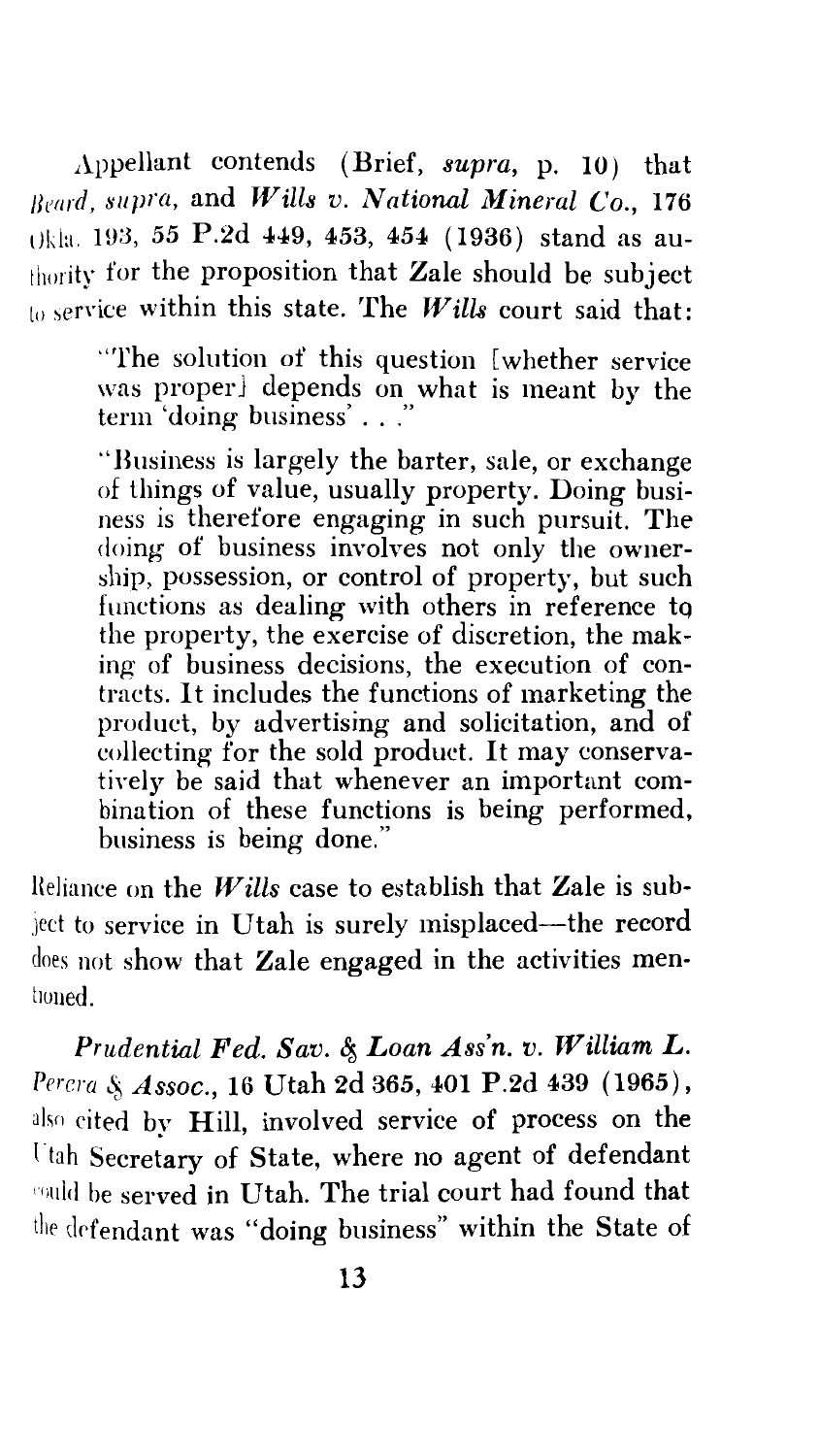Utah, having entered the state for the express  $\text{pump}_{0\text{e}}$ of supervising construction of a building in Utah whir defendant had designed. This court set out the natur and extent of the defendant's activities in Utah and  $c_{011}$ cluded that, "[a]ll of this constitutes such a plethora  $\mathfrak{u}$ evidence supporting the trial court's conclusion that  $t\vert_r$ defendant was doing business in Utah that it seems as most incredible that the point was raised on cross-ap peal." The court said that service was proper based upothe facts of the case.

#### POINT 3

### THE TRIAL COURT PROPERLY FOUND THAT DEFENDANT-RESPONDENT WAS NOT "DOING BUSINESS" IN THE STATE OF UTAH BASED UPON THE ORAL ARGU MENT AND EVIDENCE PRESENTED.

A. Zale does not fall within the standards of any test of "doing business" in this jurisdiction.

The Trial Court examined the pleadings, including the interrogatories and responses, and requests for admissions and responses, and the affidavit of the president of Zale, and concluded that Zale was not doing business within the State of Utah and could not then  $\hbar$ served with process in this jurisdiction.

> .. Plaintiff has the burden of affirmatively showing that defendant was doing business with the state." Western Gas Appliances v. Serre Inc., supra, citing *Mayer v. Wright*, 234  $I<sub>003</sub>$ 1158, 15 N.W.2d<sup>268</sup>.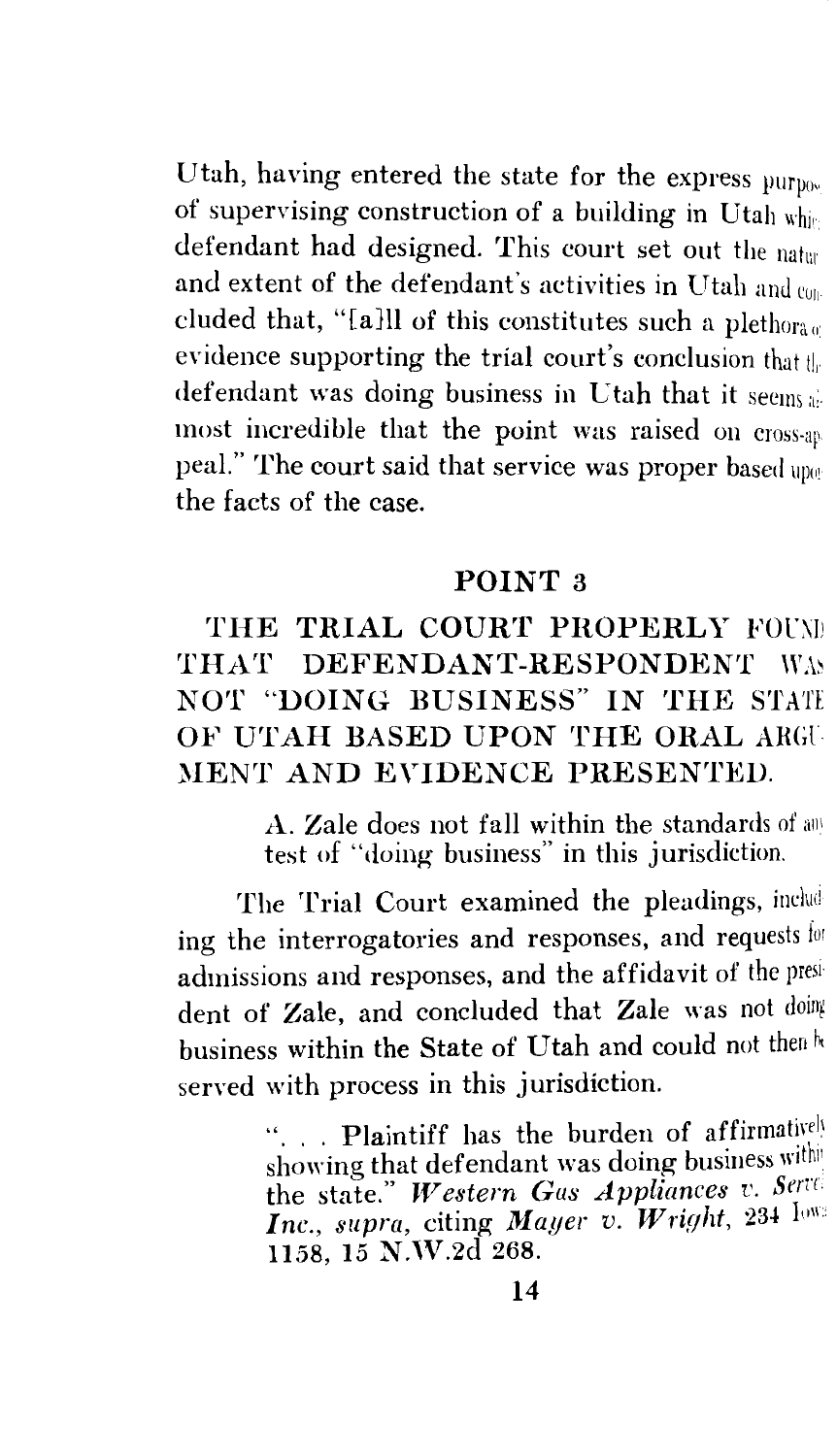This has not been done.

Appellant contends that "even if the view that the respondent is 'doing business' in Utah should not pre- $\alpha$ <sub>vail</sub>, this court is not required to reject jurisdiction ...  $e_{\text{lecause}}$  the test of ... 'doing business' ... has ... undergone much change toward liberalization . . ." (Brief, p.  $\mathbf{I}$ . Appellant cites a wealth of authority for the propwition that the test has been liberalized, none of which indicates that the court may retain jurisdiction even though a defendant be found not to be doing business within the meaning of the statutory authority for service  $_{\text{off}}$  process. Apparently Hill urges upon this Court adoption of the Federal test of "doing business" as enunciated <sup>111</sup>*lnternational Shoe Co. v. Washington,* 326 U.S. 310,  $66$  S.Ct. 154 (1945), which had its origins in *Perkins v. Benquet Consol. Mining Co., 342 U.S. 437, 72 S.Ct.* 413 (1952). Appellant's brief presents ample evidence of the predilictions of at least one other jurisdiction:

"[l}t is 'apparent that South Carolina now resolves the jurisdictional question in the terms employed in the opinion in *International Shoe'." Szanty v. Beech Air-<sup>L</sup>'l'aft Corp.,* 237 F'.Supp. 393 (E.D.S.C. 1965) quoting *Shealy v. Challanger Mfg. Co.,* 304 F.2d 102, 106 (4th Cir. 1962). But see, *Springs Cotton Mills v. Machine-* , *rr1ff, Inc.,* 156 F.Supp. 372 (W.D.S.C. 1957), cited by appellant, (Brief, p. 30) :

> "Merely because the defendant has had business solicited for it by another does not bring the defendant within the orbit of 'doing business' in that state."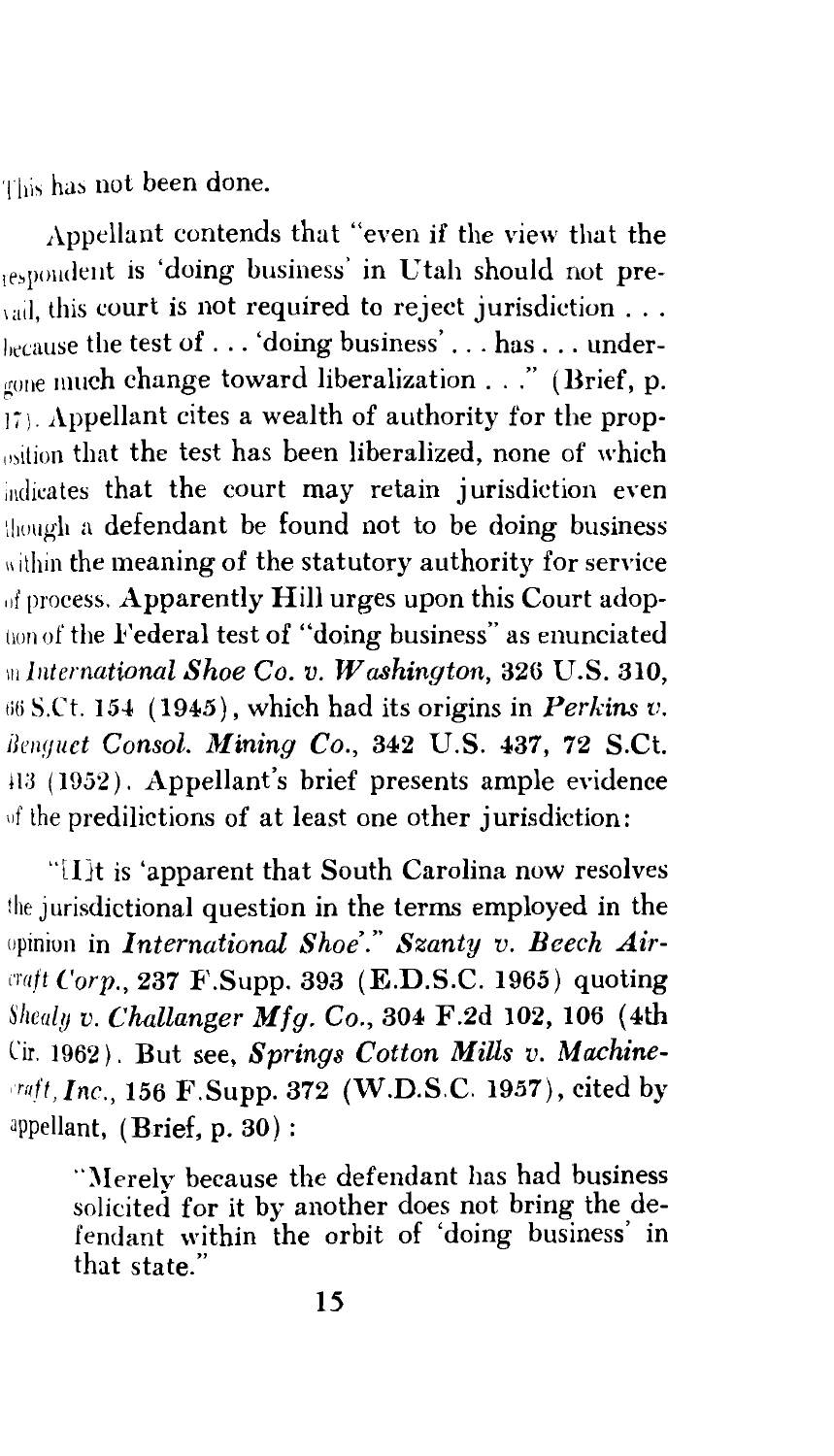This court has recognized the constitutional imperative set forth in *International Shoe,* but has not expres); adopted the International Shoe test of "doing  $\mathrm{b}$ usiness *Western Gas Appliance v. Servel, Inc., supra, at p. 952* 

> "[TJhe mere presence here of an officer of a *for*  eign corporation will not subject it to suit. \* \* \* "[The] term 'presence' is 'used merely sybolize those activities of the corporation's agent within the state which courts will deem to satisfy the demands of due process.'" Citing *Intermala tional Shoe.*

#### And, *McGriff v. Charles Antell, Inc.*, 123 Utah 16 *256* P.2d 703, 705 (1953):

"Beyond . . . solicitation the activity to content jurisdiction must be of sufficient substance and  $\epsilon$ such scope and variety as would lead a courte last resort to conclude that immunization of  $\mathbb{I}$ foreign corporation against the power of  $\omega$ . forum would be unrealistic, unreasonable and. vehicle for opprossing or meting out injustice our own local citizens."

Even though the liberal "doing business" test of *Inter· national Shoe* were adopted, it appears that maintenanc: of jurisdiction in the instant case would be inappropriat in light of the language of the *International Shoe cast* 

> " 'Presence' in the state . . . has never been doubt ed when the activities of the corporation the have not only been continuous and systemat: *but also give rise to the liabilities sued on.* (Emphasis added.)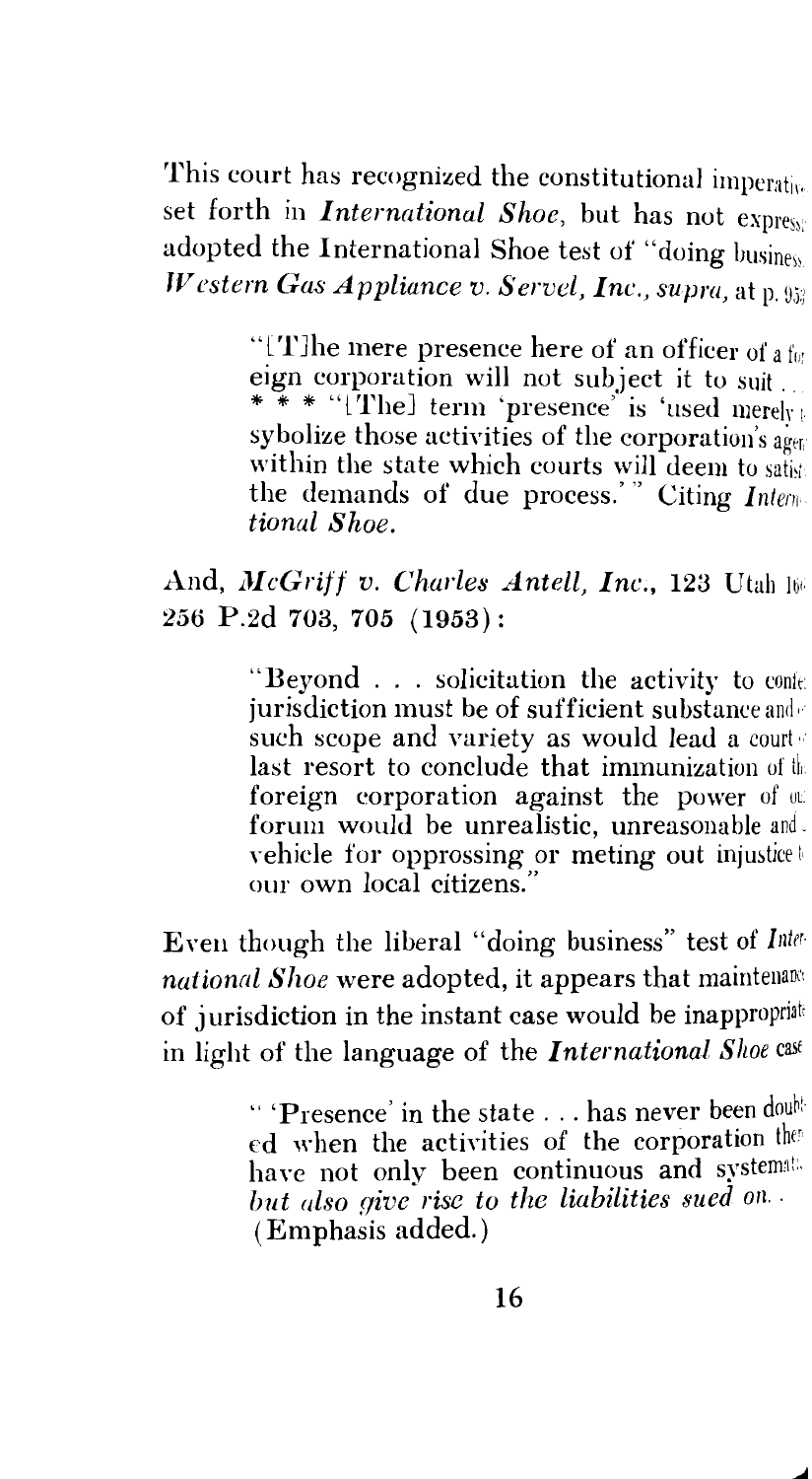$\chi$ <sub>othing</sub> appears of record to show that the acts comblained of took place in this jurisdiction, or that the imbilities sued on arose in this jurisdiction; to the contrary, all evidence points to acts or omissions without lhis jurisdiction, but within the jurisdiction of the State nf Alaska. Appellant informs us that "one court has apearently been willing to abandon even the requirement of a minimum contact."(Brief, p. 24). The court said, in finding sufficient minimum contact:

"\Ye are not prepared to say, on the basis of what this record shows ... that there was no projection of appellee's corporation presence into the District of Columbia adequate to support jurisdiction over a claim of this character. On the contrary, we think the presence was sufficiently tangible to require appellee, properly summonded, to answer a District resident in a District Court for an alleged dereliction having its immediate impact in the District." *Washington v. Hospital Serv. Plan,* 345 F.2d 105 (D.C. Cir. 1965).

Appellant asserts that jurisdiction over Zale may be had liy rirtue of the presence of a wholly owned subsidiary rneorporated in this state, citing for authority *Szanty v. Bt'ech Aircraft Co., supra,* which applied the *lnternational Shoe test, and Delray Beach Aviation Corp. v. Mooney Aircraft, Inc., 332 F.2d 135 (5th Cir. 1964),* which applied a Florida "long-arm" statute:

"Fla.Stat.  $\frac{1}{2}$  47.16(2), F.S.A.: 'Any person, firm or corporation which through brokers, jobbers, wholesalers or distributors sells, consigns, or leases by any means whatsoever, tangible or intangible personal property, to any person, firm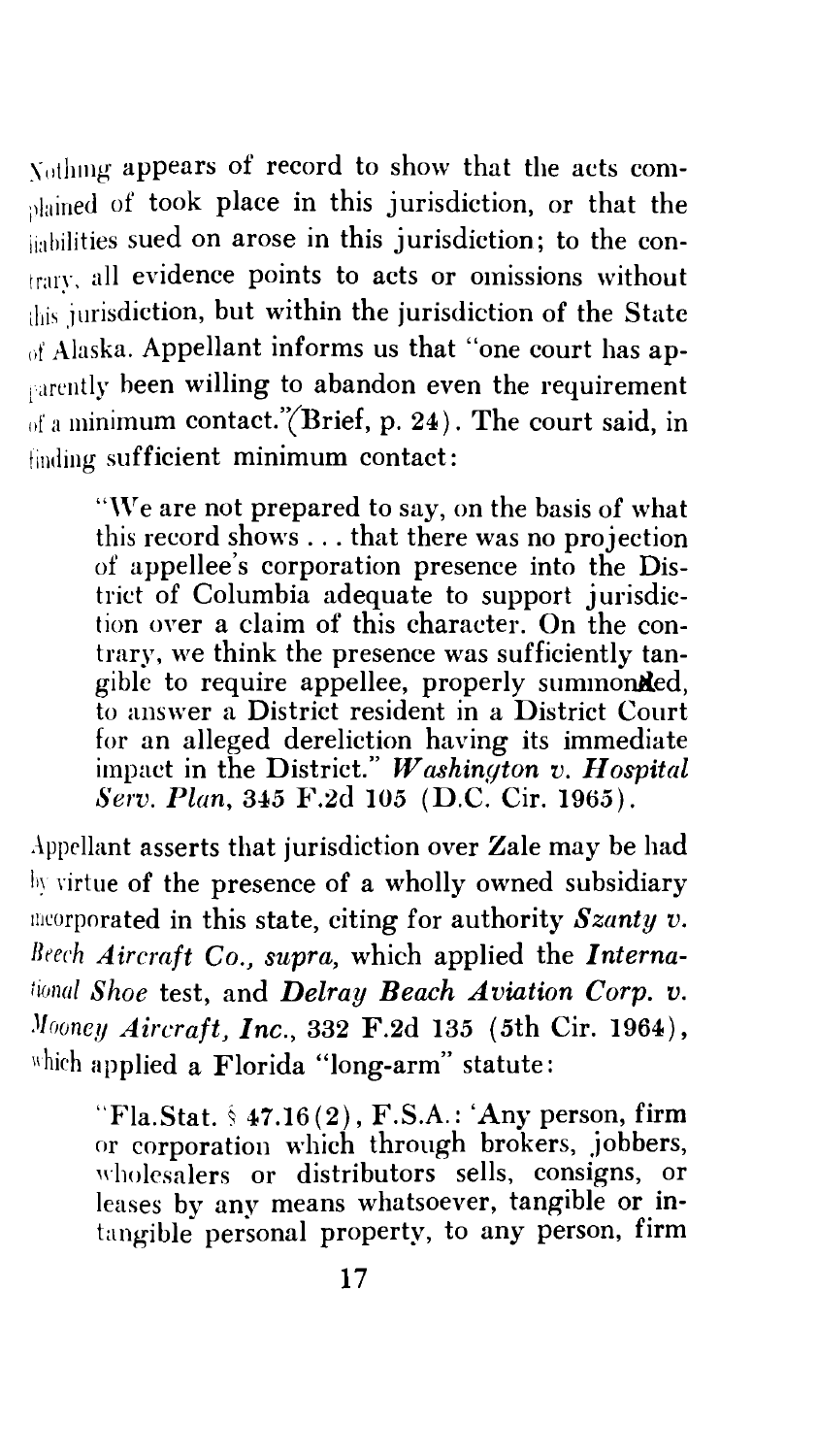or corporation in this state, shall be conclusive presumed to be operating, conducting, engage in or carrying on a business venture in this state Florida Laws 1957, ch. 57-747,  $\frac{1}{2}$  1." (Quoted p. 138 n.9.)

The instant action was not the result of service  $p_{ij}$ . suant to the Utah "long-arm" statute, Section  $78.21$ . C.C.A. 1953, as amended, *et. seq.,* nor could it be, none of the acts complained of occurred in this state as expressly required by that statute.

Appellant correctly states that "the court  $\n *plane*$ great emphasis on the management contract between foreign and domestic corporation," in Kane v.  $U.S.S.$ 267 **F.Supp. 709 (E.D.Pa. 1967)**, an admiralty cas The corporation upon which service was made was  $\mathbb{R}^n$ a "wholly-owned subsidiary" of the defendant, but the error makes little difference, since as the court stated:

> "The  $[Ship's \text{ Agency}]$  Agreement requires Mor-mack  $\hat{t}$  the agent] to 'take all necessary step to protect the interest of the vessel in connection \* \* \* with all claims that may be made against the vessel, is broad enough to authorize Mor-made to accept service of process . . . "

No such agreement or agency has been shown in the ifstant case.

Appellant argues that the subsidiaries of Zale ar: mere alter egos ,and that this court should examine the relationship, based upon *Chicago, M.8\$St.P. Ry.* r. Jfii, *neapolis Civic Assn., 247 U.S. 490, 62 L.Ed. 12* (1918), a case which examined parent-subsidiary corp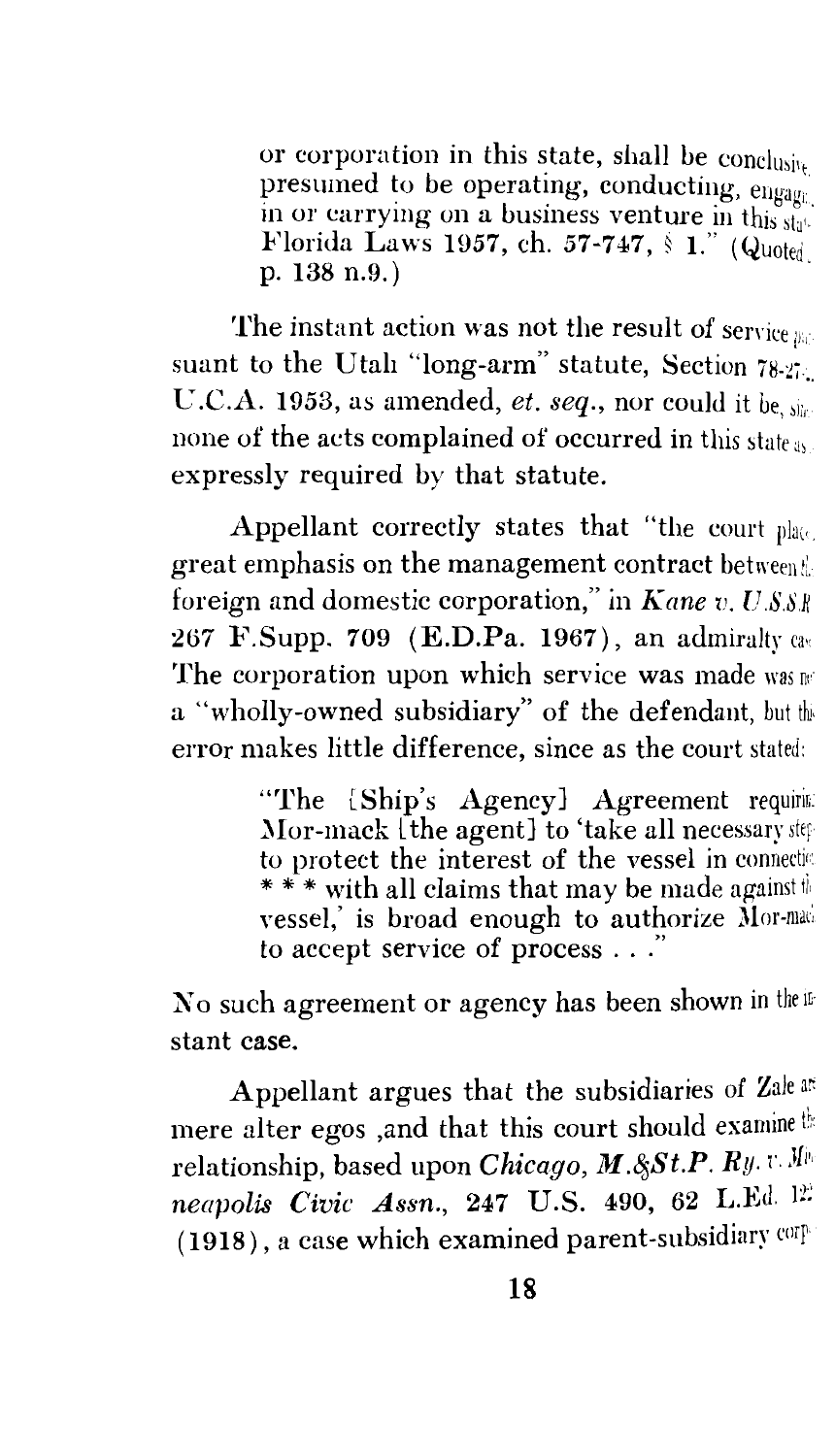rate relationships as an adjunct to a rate regulation dis-<sup>pute, and *Pergament v. Frazier*, 93 F.Supp. 9 (E.D.</sup>  $\overline{\hat{C}}$ <sub>11ch.</sub> 1949), which applied a Michigan Statute:

 $\cdots$  In all cases where suit is brought against a foreign corporation, process may be served upon any officer or agent of such corporation within this state, and *any person representing such corpomtion in any capacity,* shall be deemed an agent within the meaning of this section.' (Emphasis supplied.) Section  $27.761$ , Stats.Ann., Comp.Laws 1948 § 613.31."

The instructive discussion in 73 Harvard L.Rev. 909 at page 932-33" commended to this court by Appellant 1 Brief, pp. 29-30) sheds no light on this case since each case cited as authority was decided on the factual basis 11f eridence before the court. *Bal01· v. Boosey q; Hawkes, Ltd.*, 80 **F.Supp. 294** (S.D.N.Y. 1948); "... it is clear from these undisputed facts that the New York subsidiary is acting here as a mere agent for the English corporation .... " *Duraladd Prods. Corp. v. Superior Court,*  134 Cal.App.2d 226, 285 P.2d 699 (1955); "... it is :1pparent that Duraladd maintained a continuous course of business with the California company and continued after the original installation of the assembly equipment to maintain an interest in seeing that the assembly was 1 lone properly .... " *H. F. Campbell Const. Co. v. Palumbit,* 347 Mich. 340, 79 N.W.2d 915 (1956); the <sup>11</sup> court, applying the *International Shoe* test, said that a ronsignment agreement with the corporation whereby ill goods shipped into the jurisdiction were to be stored, lield and insured in the name of the defendant, consti-

ý

Ų.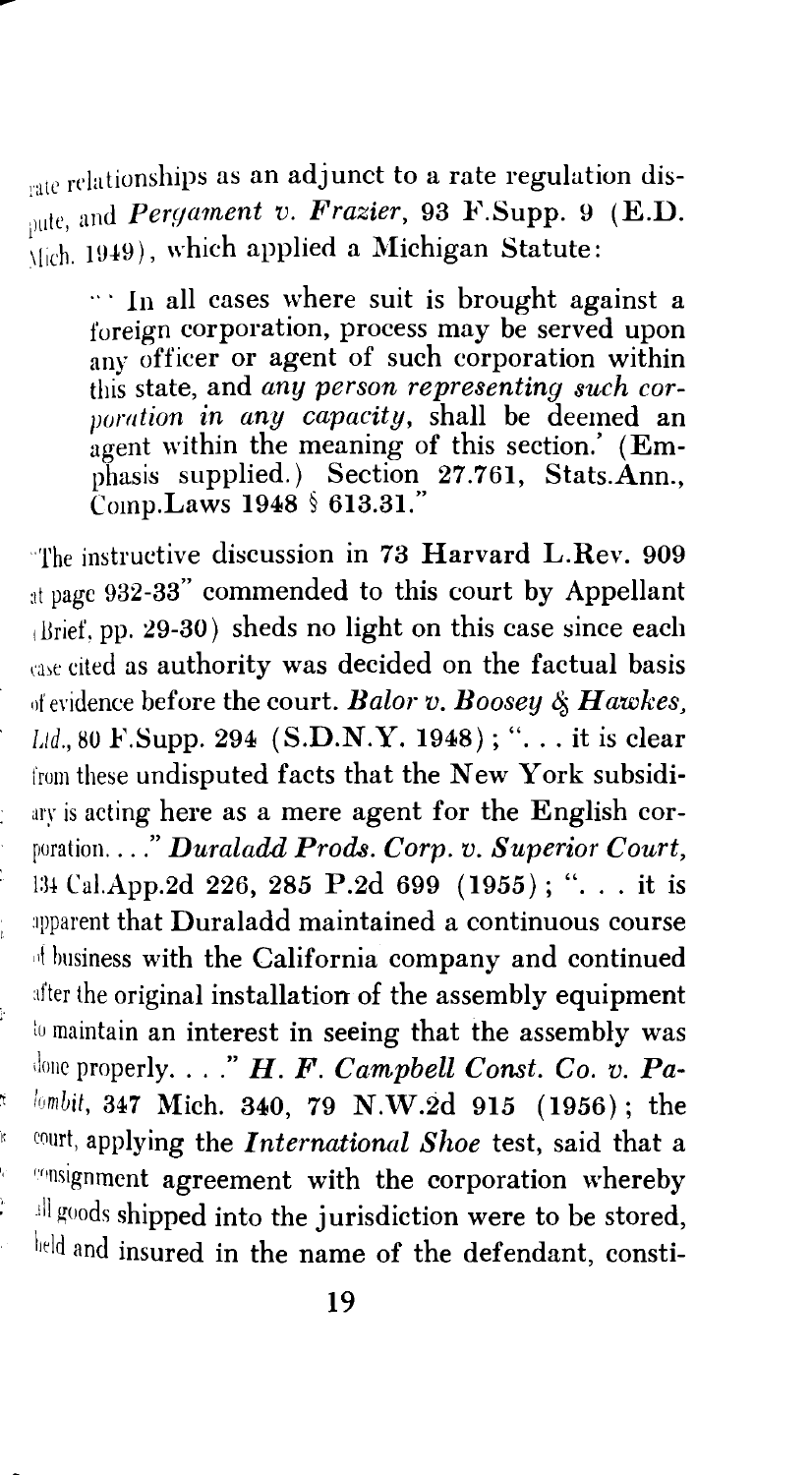### tuted "doing business." *United States v. Buffalo Weeg. ing & Belting Co., 155 F.Supp. 454 (S.D.N.Y. 1956.*

"It is established by decision of the Circuit as  $w_{\text{el}}$ as of the Supreme Court that the mere domination, through stock ownership of interlocking di- ${\rm 2}$  rectorates, of a corporate subsidiary, does  $\mathop{\rm nd} \nolimits_{\mathfrak{m}}$ itself bring the parent within the jurisdiction. where the subsidiary does business. *Cannon*  $M_1$ c *Co. v. Cudahy Packing Co.* 1925, 267 U.S. 45 S.Ct. *250,* 69 L.Ed. 634; *Echeverry v. Ki! logg Switchboard & Supply Co., 2 Cir., 1949, 173* F.2d 900. \* \* \* '[B]oth opinions are at pains to distinguish between corporate separation mamfested by business ararngements, though forma: and circumscribed, and a separation which purely fictitious. This case falls within the latter category. All of the corporate entities have be· come parties to agreements in which each, to se cure the continuance of Buffalo as a going busness, has become responsible for the debt of on1 of them-they have so intertwined their obliga· tions as to make impracticable the resolution of the controversy in a suit against any of them in dividually."

Notwithstanding that the respondent has not been shown to have met the requirements of any test of "doing business," this court could still apply the "minimum contacts" test of the *International Shoe* case. In that event, the court could find that respondent does not have "minimum contacts . . . such that the maintenance of the suit does not offend traditional notions of fair play an: substantial justice." *International Shoe Co. v. Washing ton, supra.*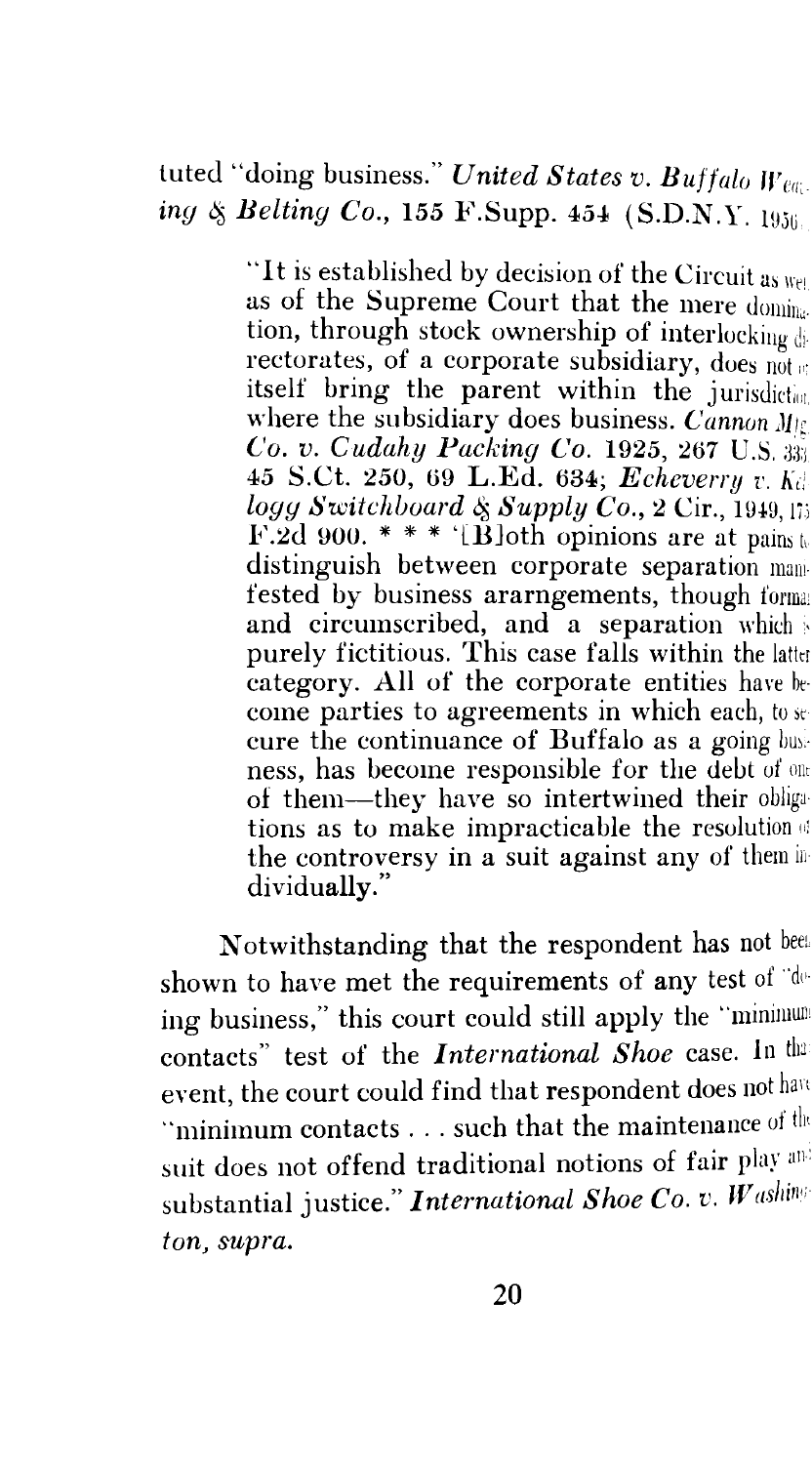It must be remembered that appellant complains of acts or omissions which occurred in the State of Alaska <sub>at a</sub> time when he was a resident of Alaska employed by an Alaska Corporation; that all persons who would have direct knowledge of the claimed acts or omissions are likely resident within the State of Alaska; that any claimed corporate presence of Zale within the State of  $i$  tah is so miniscule that to cause Zale to attempt to defend the action in this jurisdiction would be offensive to the "traditional notions of fair-play and substantial justice"; and that this court has not previously subscribed to the notion that jurisdiction may be had over a foreign **Proporation which does no business in the state, but** which may have fortuitously located an employee in this state.

B. Zale's activities within this jurisdiction fall within a specific statutory exemption from "doing business."

Section 16-10-102 U.C.A., 1953, as amended, prorides in part that:

 $\ldots$  a foreign corporation shall not be considered to be transacting business in this state ... by reason of carrying on in this state any one or more of the following activities:

( b) Holding meetings of its directors or shareholders *or carr,ying on other activities concerning its internal affairs."* (Emphasis added.)

Appellant requested through discovery procedure nformation regarding the activities of the person who Was served with process in Utah for Zale: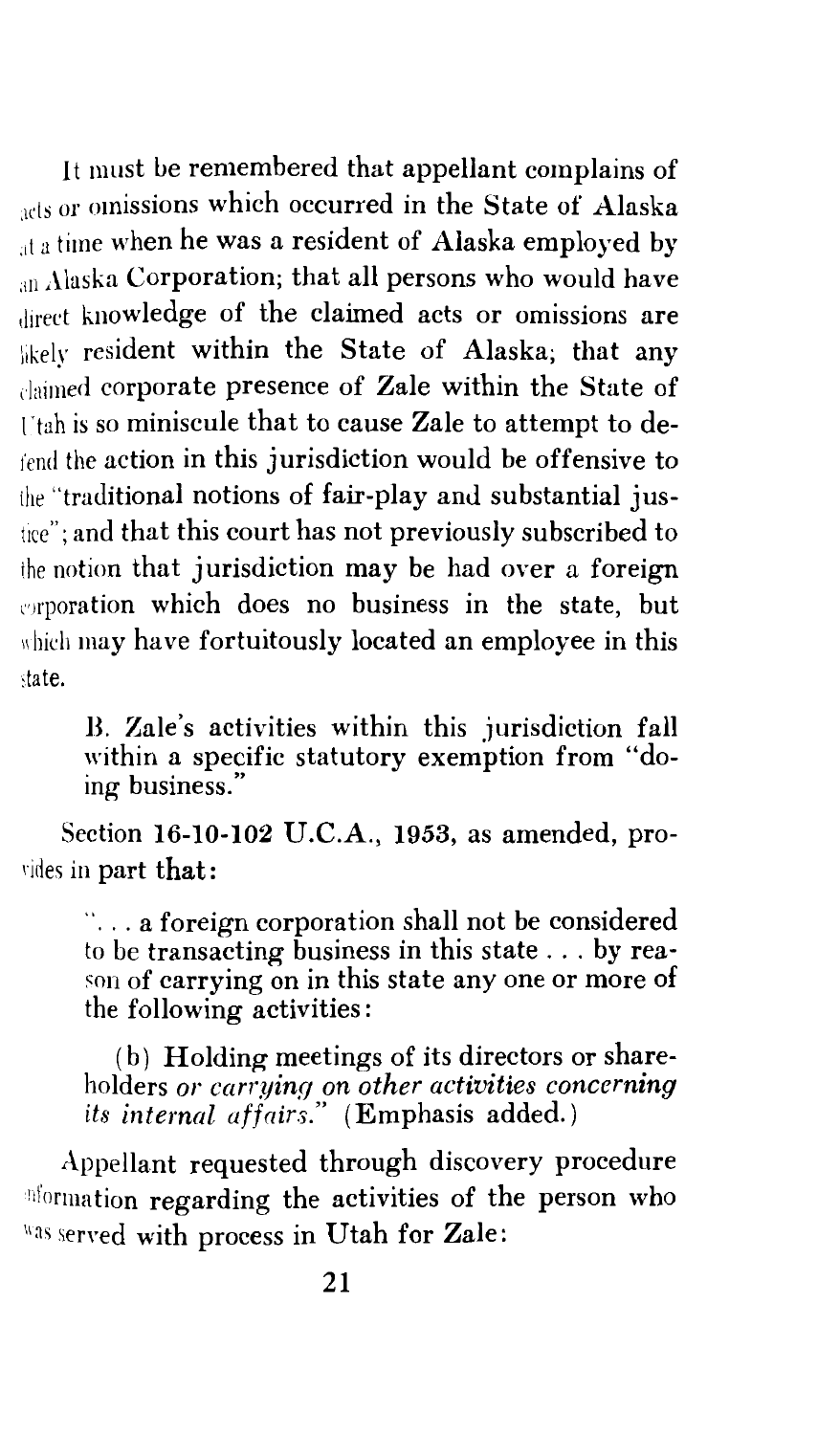"State fully and completely the duties,  $funct_{b\infty}$ and responsibilities performed by Mr.  $\text{Hank}_{\text{lin}}$ regard to all offices or positions he holds in b Zale Corporation and any of the Zale Store Utah."  $(\bar{R}$ . 4 paragraph 3.b.)

Hespondent answered:

"Richard Hankin is supervisor of certain Z; Stores in the western part of the United State, (R. 13 paragraph 3.b.)

Apparently Mr. Hankin's location in Utah is merely convenient central location from which to maintain 1 ordination of activities of the various western aries. That is to say, he is performing *internal* corpor:: coordination.

Appellant also requested information regards. Zale's Security Division's activities in Utah  $(R. 5.$  path  $graph 6$ ). Respondent's reply indicates that the Securi Division has performed certain duties in Utah--aga: economy of scale achieved in strictly internal matters<sup>i</sup> obviating the need of a separate security division <sup>i</sup> each subsidiary corporation.  $(R. 13$  paragraph  $6$ .

Nowhere is it shown that the activities of any  $e$ ployee of Zale within the State of Utah have been other wise than purely *internal affairs,* within the meaning Section 16-10-102, U.C.A. 1953, as amended.

#### **CONCLUSION**

Respondent Zale Corporation respectfully submthat the trial court correctly granted the Motion to  $\overline{P}$